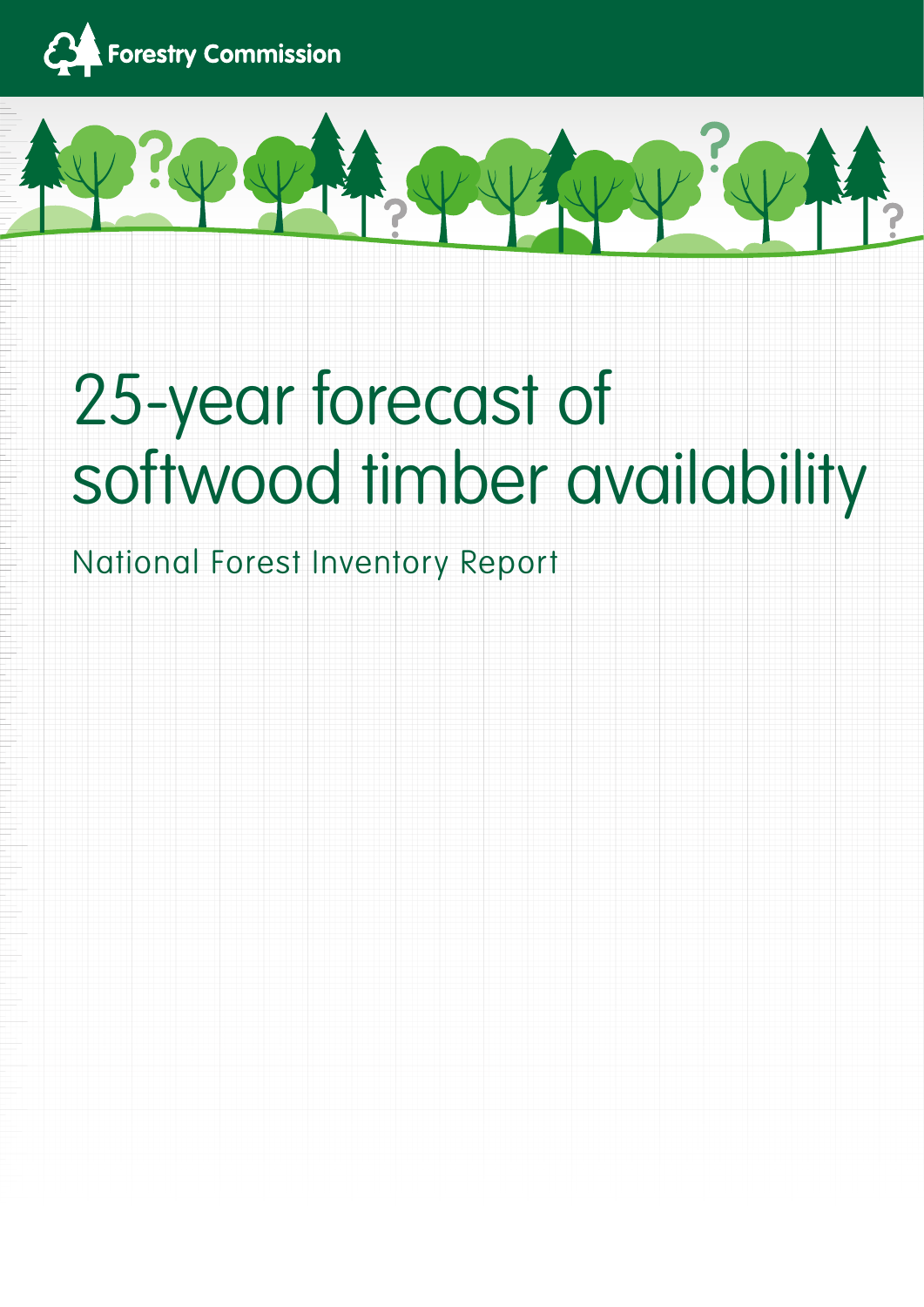# Summary

The National Forest Inventory provides a record of the size and distribution of forests and woodlands in Great Britain and information on key forest attributes. This information, together with Forestry Commission growth and yield models, is used to forecast softwood and hardwood timber availability. This Report provides a 25-year forecast of softwood timber volume that could potentially be produced from conifers growing in forests and woodlands in the UK. It includes estimates for England, Scotland, Wales and Northern Ireland, broken down by Forestry Commission/Forest Service (FC/FS) and Private sector ownership.

- $\bullet$  The forecast of softwood availability for the UK forest estate is an average of 16.5 million m<sup>3</sup> of softwood timber per annum over the 25-year period. For England this is an average of 3.7 million  $m^3$  per annum; for Scotland 10.5 million  $m^3$ ; for Wales 1.8 million  $m^3$ ; and for Northern Ireland 0.6 million  $m^3$ .
- $\bullet$  Softwood availability changes over the period of the forecast; it increases from 14.2 million m<sup>3</sup> per annum in 2012-16 to 18.4 million  $m^3$  per annum in 2027-31.
- The profiles for the FC/FS estate and Private sector estate are different. The FC/FS sees an overall reduction in forecast production while the Private sector sees an increase in potential production.
- $\bullet$  The FC estate is projected to generate an average of 5.4 million m<sup>3</sup> per annum for the next 25 years, if existing forest management plans are followed and production is not constrained, as is the published intention in Scotland and Wales. 6.0 million m<sup>3</sup> per annum would be produced in the first five-year period (2012-16) and this will change to an average of 4.8 million m<sup>3</sup> per annum in the final five-year period (2032-36). In addition, production from the FS estate is forecast to average 0.6 million  $m<sup>3</sup>$  per annum over the same 25 years.
- The potential production of softwood timber from the Private sector estate is forecast to average of 10.6 million m<sup>3</sup> per annum for the next 25 years, under a management scenario of maximising timber productivity. For England the average is 2.5 million  $m^3$  per annum; for Scotland 7.1 million  $m^3$  per annum; for Wales 0.9 million  $\text{m}^3$  per annum; and for Northern Ireland 0.032 million  $\text{m}^3$  per annum. Potential production amounts to 7.6 million m $^3$  per annum in the first five-year period, peaking at 12.7 million m $^3$  in the period 2027-31.
- The actual levels of timber that will be produced will vary from the results reported here as production depends on the harvesting choices made by forest and woodland owners. A range of scenarios has been used in this forecast for the Private sector to explore how such choices impact on the amount and timing of production.

# Introduction

National forest inventories are carried out by the Forestry Commission to provide accurate, up-to-date information about the size, distribution, composition and condition of the forests and woodlands in Great Britain (GB). This information is essential for developing and monitoring policies and guidance to support sustainable forest management.

The current National Forest Inventory, which began in 2009 (the first cycle is due for completion in 2015), is a multi-purpose operation that has involved the production of a forest and woodland map for GB and a continuing programme of field surveys of the mapped forest and woodland areas.

Information and data collected by the National Forest Inventory will be used for a number of purposes, including estimates and 25-year forecasts of forest metrics such as:

- Standing volume
- Timber availability
- Tree growth and increment
- Carbon stocks
- • Biomass

Estimates of aspects of the biodiversity and social value of forests and woodlands will also be provided by the Inventory.

**Timber** is defined in this report as the volume of stemwood to 7 cm top diameter in  $m^3$  overbark standing (obs), including stump (above ground) and usable branchwood (of minimum 3 m in length and 7 cm top diameter).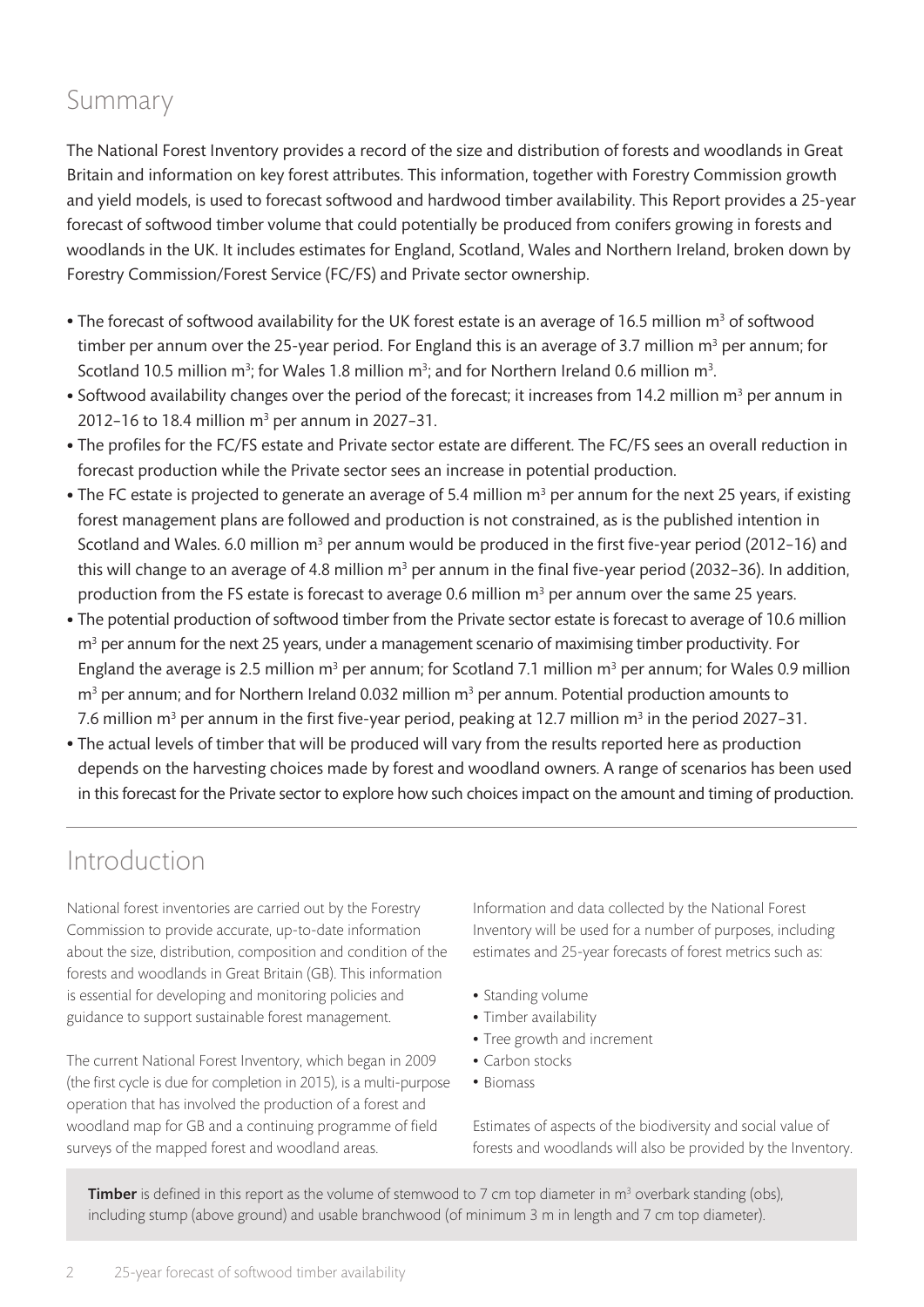This Inventory Report sets out the results of the 25-year forecast of softwood availability for all forests and woodlands in the UK. For the public sector this is the Forestry Commission in Great Britain (GB) and the Forest Service, an agency within the Department of Agriculture and Rural Development in Northern Ireland (NI). For the Private sector this is all other woodland ownerships. A forecast of hardwood availability will be published in 2013. Further information on this and other National Forest Inventory outputs is available from www.forestry.gov.uk/inventory.

# Forecast of softwood availability

The last forecast of softwood availability in the UK was published in 2006 (*United Kingdom: new forecast of softwood availability*). This new report, in addition to providing the latest overall forecasts, gives a breakdown of forecast volume by size class and by country. Other reports give further breakdowns, including by National Forest Inventory region.

The basis for the forecast of softwood availability for Great Britain is the National Forest Inventory assessment of Standing timber volume, which was published in 2012 (*Standing timber volume for coniferous trees in Britain*). The forecast of softwood availability for Northern Ireland is derived from other sources.

# How forecasts are derived

Forecasts of softwood availability are derived by assessing:

- • Woodland area.
- Woodland characteristics (e.g. age, species) within this area.
- How quickly the trees are growing (yield class).
- When the trees will be harvested.

The forecast of softwood availability for the UK is composed of four separate forecasts: a forecast for the Forestry Commission (FC) estate in GB; a forecast for the Private sector estate in GB; a forecast for the Forest Service (FS) estate in Northern Ireland; and a forecast for the Private sector estate in Northern Ireland. The forecasts have been derived separately for the FC/FS estate and for the Private sector estate. They are based upon the same principles but use different data sources.

For the FC estate, information on woodland area and woodland characteristics has been extracted from the Forestry Commission's long-established Sub-compartment database. For the Private sector estate, the estimates were derived from results obtained to date from the National Forest Inventory. The same principles were used in the Northern Ireland forecast but the data source was the Northern Ireland inventory database.

*The National forest inventory forecasts methodology overview*  and the technical documentation on *Felling and removals forecasts* give more information on the approaches used to derive the forecasts (see www.forestry.gov.uk/inventory).

# Sub-compartment database

The Sub-compartment database is a record of all land managed by the Forestry Commission. Each stand of trees is represented spatially, together with information on individual stand characteristics (for example species, planting year, spacing and yield class) which is periodically updated. As new surveys of stands are conducted (e.g. for operational purposes), survey results are also recorded against the stands. In addition, the database contains details of how the stands are to be managed – in particular, the planned frequency and type of thinning operations and a 'due date' for felling.

## National Forest Inventory

The National Forest Inventory is composed of two elements: a woodland map and a field survey. The woodland map covers all forests and woodlands over 0.5 hectares with a minimum of 20% canopy cover (or the potential to achieve it), including new planting, clearfelled sites and restocked sites. It is based upon 25 cm resolution colour aerial photography for England and Scotland and 40 cm resolution aerial photography for Wales. The map was validated and updated using satellite imagery (available up to 2009), which gave an independent crosscheck of woodland present. Satellite imagery was also used to identify areas of recently felled forests and woodland. Particular attention was paid to identifying areas of woodland loss verified as being due to the establishment of windfarms or the restoration of habitats.

Field survey work is then used to refine the map-based estimates of woodland and clearfelled areas and to measure detailed aspects of the forest. Field surveys were carried out between 2009 and 2012 to estimate standing volume (and other forest metrics). This involved the ground surveying of one-hectare sample squares that were partially or entirely covered by forest, including clearfelled areas, according to the woodland map. Further details of the mapping work and the derivation of forested areas can be found in the 2010 Woodland Area reports at www.forestry.gov.uk/inventory.

# Estimates for the Forestry Commission estate

Information from the Sub-compartment database was used to estimate standing volume at the reference date of 31 March 2011 on a stand-by-stand basis. For each stand, if an operational survey had been carried out close to the reference date, information from that survey was used to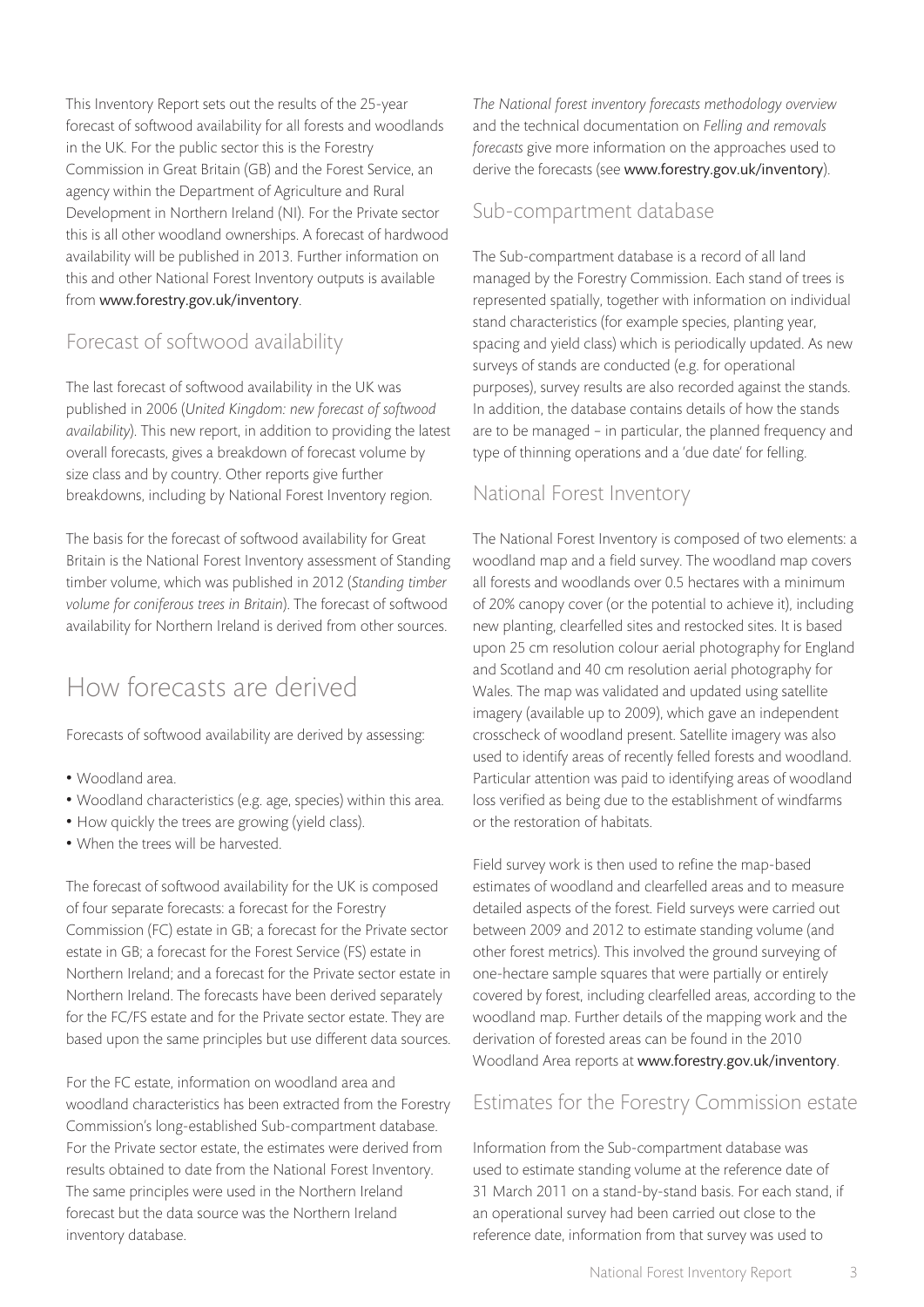estimate standing volume. Otherwise, an estimate was made of the state of the stand, normally involving the application of standard Forestry Commission growth and yield models that take into account the past management of the stand. This data formed the basis of the volume forecasts.

Forestry Commission growth and yield models were then used to 'grow' the stands, based upon the Inventory data and yield class estimates. The stands were grown taking account of harvesting events that either thinned or felled a stand over the forecast period, producing the standing volume, increment and production volumes projected by the forecasts. The timing and scale of thinning and felling events was taken from Forestry Commission forest management plans, which set prescriptions for harvesting across productive forest area on the FC estate. This was then aggregated to produce the estimated total production across a defined geographic area for particular types of stand (classified, for example, by species, age or size class). The production forecast is an output of this stand modelling process.

Because the resulting estimates are based on a full record of data from the Sub-compartment database, there is no sampling error involved in the estimation process, therefore no sampling standard error is calculated. However, the nature of the estimation process within each individual stand does introduce estimation error, with variable contributions from stand to stand, due to the type, age and accuracy of the information held in the Sub-compartment database. These estimation errors have not been quantified in this report.

#### Estimates for the Private sector estate

Forests on the National Forest Inventory woodland map were first separated into FC estate and Private sector estate holdings using Forestry Commission spatial records of management boundaries. Estimates of softwood availability on the Private sector estate used a woodland area obtained from the map updated to 31 March 2011 (published in May 2012). This map contained a larger area (around 2.2 million hectares) of Private sector woodland than has been estimated by previous forest inventories. A full account of the National Forest Inventory mapping exercise can be found in the *National forest inventory forecasts methodology overview*. The mapped woodland area results can be found in the National Forest Inventory woodland area statistics for Great Britain, England, Scotland and Wales, available from www.forestry.gov.uk/inventory.

For the field survey work, initial effort was directed mainly towards Private sector sites that, according to the map, contained areas of coniferous woodland. This resulted in 4036 sample squares being surveyed and the resulting data was used to produce the results in this report. These surveyed sample squares represent a sub-sample of a planned 15000 statistically representative squares covering all GB woodland that will be surveyed during this first cycle of the National Forest Inventory survey (due for completion in 2015).

At each sample square, the forest was stratified into different woodland types or stands, where information on species, age, management and a range of other parameters was collected. Typically, sample squares covered parts of two different forest stands, resulting in 8052 stands being assessed. Within each stand, field-based computer systems were used to locate two or three randomly located 100 m2 (0.01 hectare) circular plots, within which all trees of greater than or equal to 4 cm diameter at breast height (DBH) were mapped, species and age identified, stocking assessed and diameters measured. A total of 228311 trees were measured. For 59334 of these trees, additional measurements of tree height and crown dimensions were taken for yield class and other purposes; for 23714 trees, stem straightness was also assessed. The resulting data were used to estimate the standing volume of the trees and this formed the basis of the volume forecast. All squares were marked on the ground with metal pegs and GPS data of their location were recorded for checking and future measurement. All measurements were subject to office-based checks and 8% were re-measured in the field by an independent quality assurance team to ensure consistency and high standards.

The 2011 Inventory data for the Private sector estate was then run against several harvesting scenarios (including the felling assumptions used for the 2005 Private sector forecast) to understand the impact of different felling ages and thinning rates on future standing volume, increment and production volumes. The scenario approach was necessary to provide a basis for the forecast as there is neither a comprehensive record of felling and thinning plans for the Private sector estate nor a commitment to harvest a given volume.

Out of these scenarios, a single prescriptive and uniform management scenario was chosen to produce the 'headline' forecast. Under this scenario, Private sector forests are managed under a regime designed to maximise productivity (biological potential), within which it is assumed that timber will be harvested in the year of maximum Mean Annual Increment (MAI). It also takes account of wind constraints. This scenario, selected after consultation with Private sector woodland owners and timber processors, aims to maximise timber production in a way that involves relatively straightforward and transparent management prescriptions.

A similar approach was taken for thinning by applying a series of prescriptions set out in Forestry Commission management tables – known as management table thinning – to areas not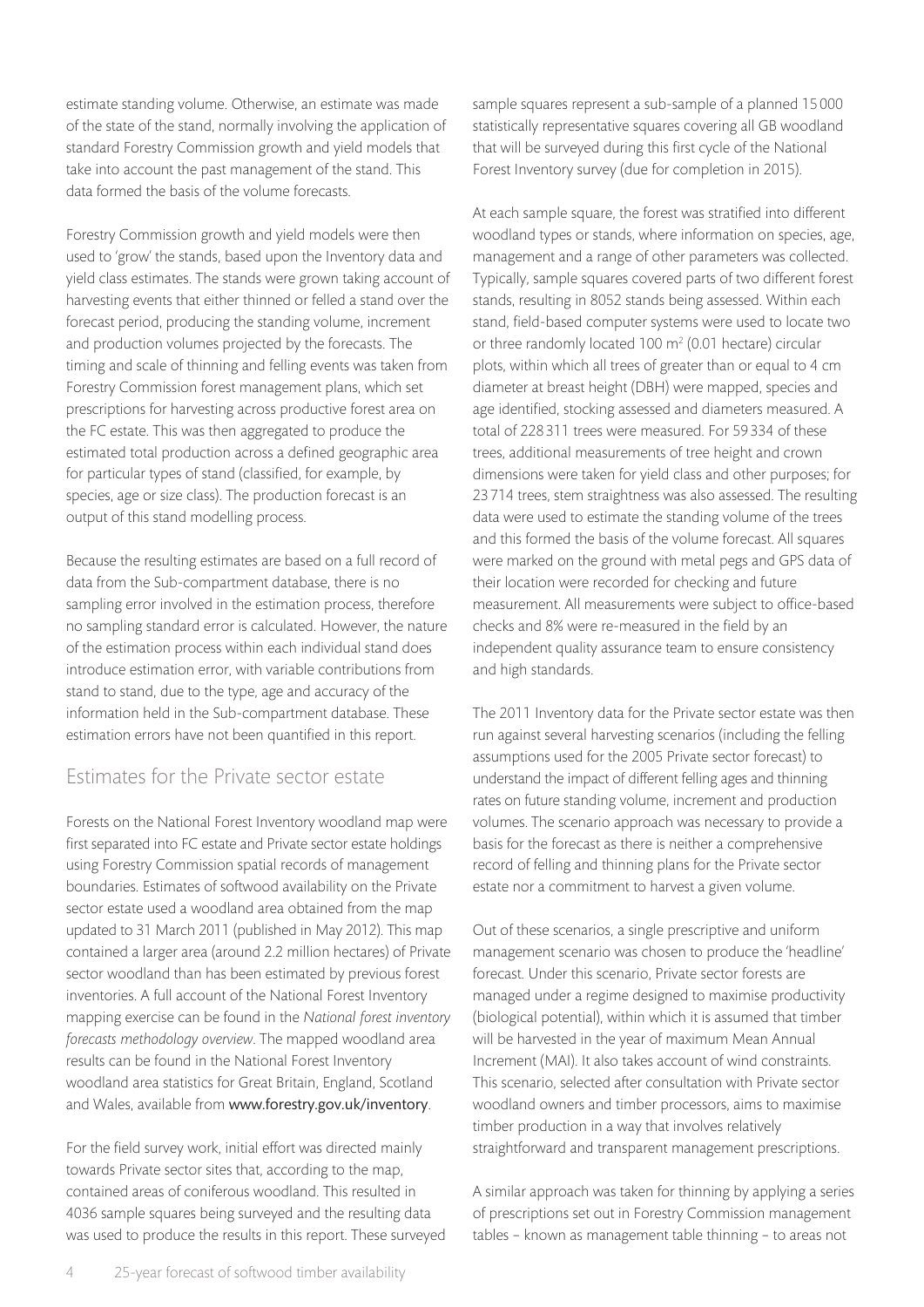at significant risk from windthrow if thinned. In areas considered to be at high risk, determined by a Detailed Aspect Methodology Score (DAMS) of 16 or more, a strategy of no thinning – and felling conditional upon attainment of a terminal height (25 m and higher) – was assumed. Forestry Commission growth and yield models were then used to predict future growth and consequent future standing and harvested volumes.

The harvesting scenarios considered in the forecast are described below. They generate a range of outcomes from maximum possible sustainable potential production to minimum yield, all based upon the biological potential approach (felling to maximum MAI), with each scenario adopting a different approach to thinning and managing wind risk. In addition to these, a further scenario was based upon the 2005 industry-prescribed harvesting approaches.

- Clearfelling to biological potential. This assumes choosing a felling age which maximises long-term productivity by clearfelling at year of maximum MAI. Within this overall approach to management, several variants were defined:
	- − Biological potential felling and thinning all. A scenario which maximises productivity by felling at age of maximum MAI in all stands irrespective of wind risk and to thin all stands to management table thinning, throughout the forecast period (from 2011 onwards).
	- − Modified biological potential, thinning and felling assuming moderate wind risk measures – the 'headline' forecast. This scenario takes account of wind risk, but assumes a relatively risk-tolerant approach in applying wind-risk constraints to harvesting practice. This assumes felling to year of maximum MAI and thinning of all stands to management table in all crops less than DAMS 16, and felling at an assumed terminal height of 25 m (if this is attained before year of maximum MAI) and no thinning for stands at or above DAMS 16.
	- − Modified biological potential, thinning and felling assuming strong wind risk measures. This scenario also takes account of wind risk, but applies a less risk-tolerant constraint to harvesting practice. This assumes felling to year of maximum MAI and thinning of all stands to management table in all crops less than DAMS 16, and felling at an assumed terminal height of 21 m (if this is attained before year of maximum MAI) and no thinning for stands at or above DAMS 16.
	- − Modified biological potential, assuming thinning based upon observed activity. This scenario sets year of clearfell at first year of maximum MAI for all mature stands and thinning to management table thinning is only applied in those stands which were observed within the field survey as having been thinned already. No special wind-risk measures are assumed for mature stands. However, for

stands that are too young to have yet been thinned according to management table prescription (taken to be younger than three years after prescribed age of first thin) the scenario assumes management according to the modified biological potential scenario with moderate wind risk measures, described above.

- − Biological potential felling with no thinning. Felling to maximise productivity by clearfelling at year of maximum MAI and undertaking no thinning.
- Felling and thinning to the 2005 industry 'view'. This scenario uses region-specific sets of harvesting prescriptions based on an industry view of future harvesting practice with regard to age of felling and amount and type of thinning. These were derived in consultation with private sector growers and processors and were the basis of the 2000 and 2005 forecasts.
- Management felling and thinning plans. A forecast based upon detailed, stand by stand plans prescribing age of felling and type and intensity of thinning. This applies to the Forestry Commission only.
- No harvesting. Known as zero intervention, this scenario assumes no felling or thinning of any stand.

The impacts of the different harvesting approaches in each of the scenarios are set out in the report *Interpreting National Forest Inventory timber volume forecasts*.

The forecast results for individual surveyed squares were aggregated and scaled up to the areas identified by the woodland map, using standard statistical survey methodology, to produce the estimates in this report. Along with these estimates, associated sampling standard errors have also been calculated and reported, giving a measure of forecast accuracy, conditional upon the underlying assumptions. The sampling standard error will account for random variation arising from the selection of the sample, and random measurement errors, but not from any systematic biases in the field measurements. However, because of the quality assurance process it is thought unlikely that any substantial biases of this nature are present in the survey data.

The sources of error that are not accounted for in the reported standard errors will be those arising from use of empirical models to estimate standing volumes from the recorded survey data and forecasting errors arising from the use of Forestry Commission growth and yield models. Sampling error makes the largest contribution to overall variability in the forecast results and, as a result, the quoted standard errors are expected to be a good representation of the scale of the total error of forecast.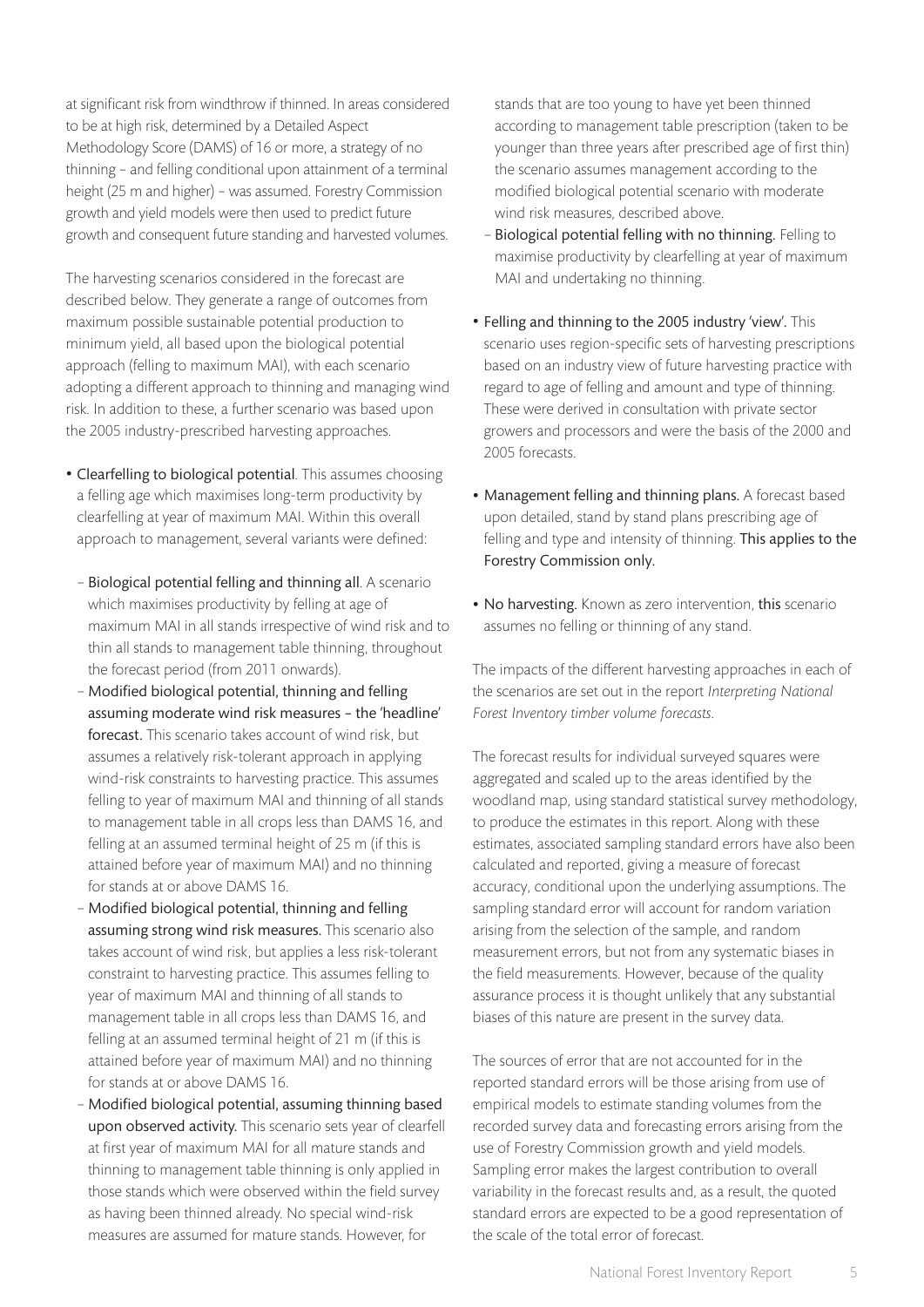## Assumptions used in the forecast

#### Ownership

As forests and woodlands are harvested differently under different ownership types, and a forecast is largely based upon the approach taken to harvesting, assumptions have been made about future forest ownership and thus how stands will be harvested over the forecast period. Changing ownership (past, current and potential) is accounted for by:

- Removing any forest areas already sold by the Forestry Commission from the Sub-compartment database and transferring this area to the Private sector forecast.
- Accounting for any planned land sales by the Forestry Commission (planned disposals are flagged in the Subcompartment database). These areas will continue to contribute to the Forestry Commission forecast until the date of disposal. After that point areas and volumes are reported separately from the main forecast.

Otherwise the assumption of this forecast is that ownership in the future will remain constant between sectors.

#### Restocking

The forecast uses the assumption that, when stands are felled within the forecast period, they are replanted with trees of the same species and yield class (i.e. like-for-like) for both FC/FS and Private sector woodlands. The impact of restocking on production volumes is minimal during the forecast period, as these stands will mostly produce volume after the forecast period. However, a very small volume will arise in relation to some early thinning from stands of higher yield class stands late in the forecast period. These are included in the volumes presented, but they only have material contribution to harvested volumes from the period 2027–2031 and this is small. The like-for-like assumption is only one possible scenario out of many for restocking. Because conifer restocking is currently lower than has been the case in the past, this may over estimate future production. The National Forest Inventory will in future provide a range of modelled restocking scenarios to explore the impacts of such assumptions.

#### Currently clearfelled areas

Forest area that is currently clearfelled is not included in these forecasts. For the FC estate, the Sub-compartment database records of clearfelling were used. For the Private sector estate, the area of clearfell was first identified by aerial photography and then updated with satellite imagery. This was used in conjunction with the field survey to estimate stocked area and area of clearfell. The National Forest Inventory has no information on what has been planted on Private sector sites before harvest and therefore the 'like-for-like' replanting assumption that is applied for the rest of the forecast cannot be applied to these areas. This is a conservative assumption as it is probable that most of this area will be replanted. Not including some level of replanting will create a small underestimate in most results, especially in the later years of the forecast. There will be much less impact on the production forecast than on standing volume, biomass and carbon forecasts, because such stands, if replanted, would only produce volume after the forecast period. Future National Forest Inventory forecasts will provide more options for how this land may be managed.

#### 'Overdue timber'

'Overdue timber' is timber contained within stands that are already over the age prescribed for felling according to the management scenario used for a forecast at the start of the forecast period. Application of the rules of the scenario dictates that such stands be immediately felled on day one of the forecast. With this being the case, this prescription is followed in the implementation of the forecast, but the volumes immediately felled by reason of being 'overdue' are reported separately from other harvested volumes – in recognition that this is an artificial and unlikely occurrence.

The fact that, in the Private sector especially, the volume of overdue timber represents a significant amount of total standing volume at the start of the forecast indicates that a portion of the estate is not currently being managed according to the assumed scenario. For 'biological potential' scenarios, this in turn implies that the current practice on at least a portion of the Private sector estate is to leave some stands beyond the age of maximum MAI.

Since such stands are currently being managed in a way contrary to the assumed prescription, these, and some other stands that are currently below the age of maximum MAI, are also not likely to be managed in the assumed way in the future. Reasons for the observed 'delayed felling' leading to the presence of overdue timber at the start of the forecast are not known.

All areas felled as overdue will be restocked in the forecast on a like-for-like basis, as is the case for any other felled stand in the forecast period. In most scenarios, this approach will not materially impact on the forecast timber volumes as the replacement stands will not mature within the forecast period.

For more information about the Inventory methodology, see the *National Forest Inventory forecasts methodology overview*.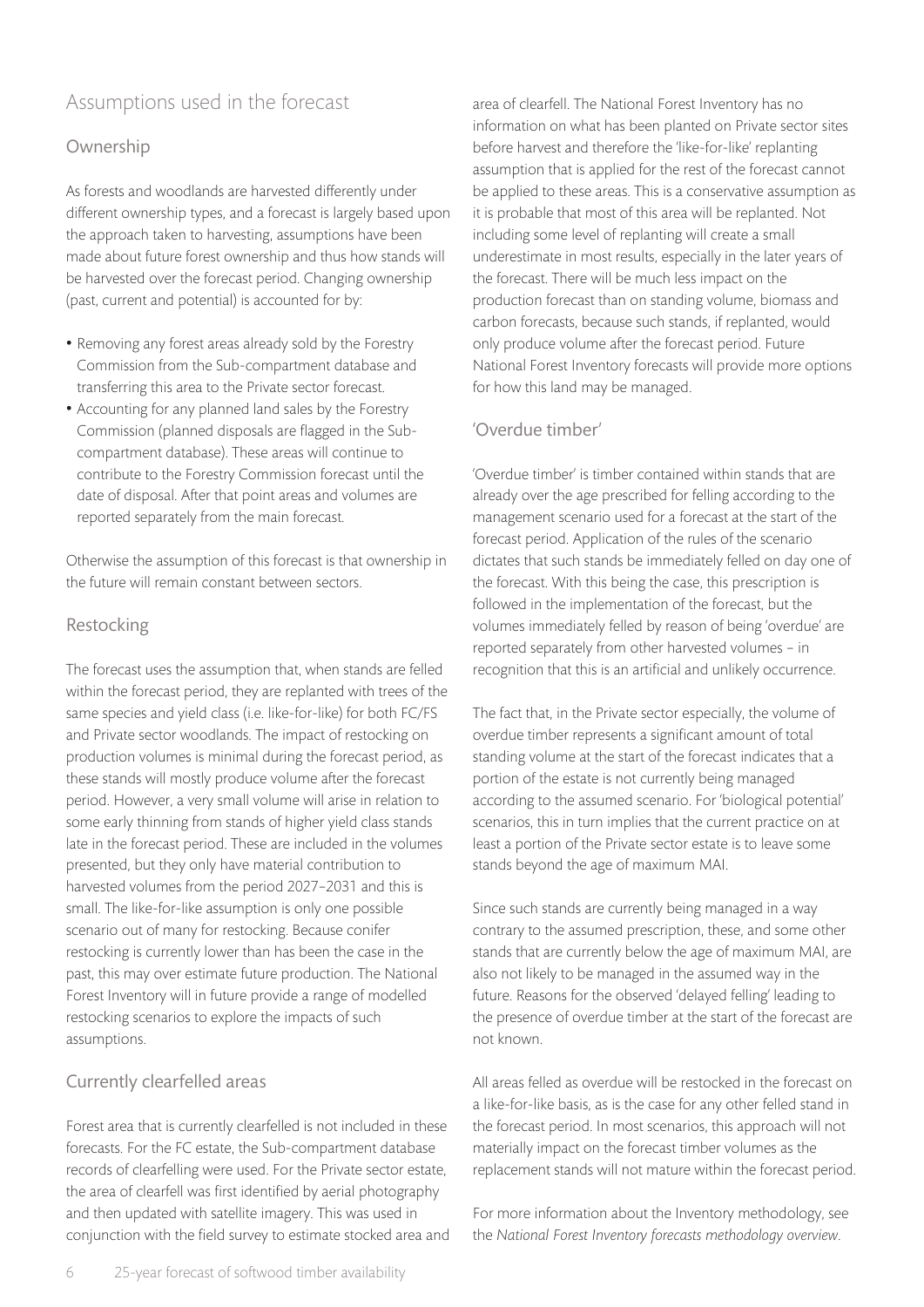# Results

Table 1 gives the 25-year forecast of softwood timber availability for the UK, GB and each country, broken down by FC/FS estate and Private sector estate. Figure 1 illustrates the 25-year forecast broken down by country, ownership and five-year period. Table 2 gives the forecast of softwood timber availability broken down by country, ownership, size class and 5-year period. Table 3 gives a breakdown of the forecast by the percentage of spruce within overall softwood volumes (spruce comprises Sitka spruce and Norway spruce). These tables are comparable to the table supplied with the 2005 forecast.

The baseline date for these forecasts is 31 March 2011. The forecast starts in 2012, with 2012 defined as starting 1 April 2011 and ending 31 March 2012. This convention applies to all forecast years or periods quoted. All values are given in  $m<sup>3</sup>$ overbark standing (obs) and, as in previous forecasts, all annual harvested volumes include 'thinning plus felling'. Volumes are presented as average annual harvested volume for each fiveyear period. The values in the tables have been independently rounded, so may not add to the totals shown. Sampling standard errors (SE) attached to Private sector estimates are expressed in relative terms (%) to the right of the relevant estimate.

|                |      | 2012-16                                 |                          |                    | 2017-21             |                          |         | 2022-26                                                                                           |                          |                                                               | $2027 - 31$ |            |          | 2032-36           |                          |
|----------------|------|-----------------------------------------|--------------------------|--------------------|---------------------|--------------------------|---------|---------------------------------------------------------------------------------------------------|--------------------------|---------------------------------------------------------------|-------------|------------|----------|-------------------|--------------------------|
| <b>Country</b> |      | <b>FC/FS</b> Private sector             |                          |                    |                     |                          |         | FC/FS   Private sector   FC/FS   Private sector   FC/FS   Private sector   FC/FS   Private sector |                          |                                                               |             |            |          |                   |                          |
|                |      | 000 m <sup>3</sup>   000 m <sup>3</sup> | <b>SE%</b>               | $1000 \text{ m}^3$ | $\sim$ 000 m $^3$ . | <b>SE%</b>               |         | 000 m <sup>3</sup>   000 m <sup>3</sup>                                                           | <b>SE%</b>               | $\vert$ 000 m <sup>3</sup> $\vert$ 000 m <sup>3</sup> $\vert$ |             | <b>SE%</b> | 000 $m3$ | $000 \text{ m}^3$ | <b>SE%</b>               |
| England        | 1305 | 2184                                    | 6                        | 1 1 8 3            | 2626                |                          | 1 1 1 0 | 2450                                                                                              |                          | 1072                                                          | 2804        |            | 985      | 2637              | 9                        |
| Scotland       | 3749 | 4614                                    | 6                        | 3568               | 5917                | 6                        | 3417    | 7796                                                                                              | 6                        | 3305                                                          | 9131        | 6          | 2930     | 8213              | 6                        |
| Wales          | 958  | 793                                     | 19                       | 979                | 1025                | 17                       | 893     | 1008                                                                                              | 18                       | 795                                                           | 713         | 19         | 927      | 791               | 18                       |
| <b>GB</b>      | 6013 | 7591                                    | 5                        | 5730               | 9569                | 5                        | 5420    | 11 255                                                                                            | 5                        | 5 1 7 2                                                       | 12648       | 5          | 4841     | 11 641            | 5                        |
| N <sub>l</sub> | 579  | 26                                      | $\overline{\phantom{0}}$ | 572                | 22                  | $\overline{\phantom{a}}$ | 529     | 25                                                                                                | $\overline{\phantom{0}}$ | 519                                                           | 44          |            | 458      | 44                | $\overline{\phantom{0}}$ |
| <b>UK</b>      | 6592 | 617                                     | -                        | 6302               | 9591                | -                        | 5949    | 11 2 8 0                                                                                          | $\overline{\phantom{0}}$ | 5691                                                          | 12692       |            | 5299     | 11 685            |                          |

<code>Table 1</code> 25-year forecast of softwood timber availability for the FC/FS and Private sector estates in the UK (volume 000 m $^3$  obs).

Figure 1 25-year forecast of softwood timber availability for the FC/FS and Private sector estates in the UK.

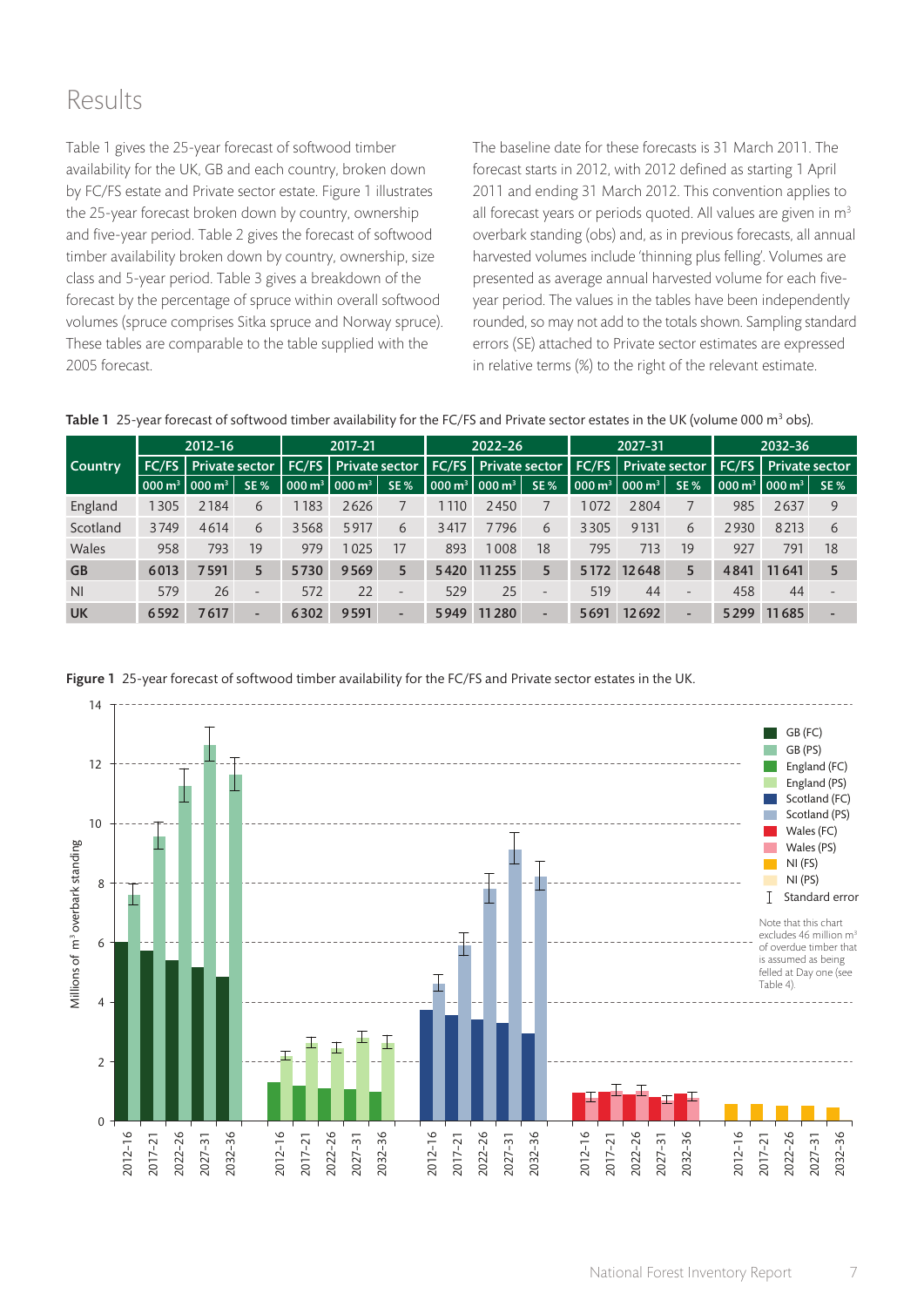**Table 2** Breakdown of the forecast volume (000 m $^3$  obs) by country, top diameter class and forecast period.

| <b>Top</b>     |                      | 2012-16               |             |                   | 2017-21               |             |                    | 2022-26                |             |                    | 2027-31               |            |          | 2032-36                         |             |
|----------------|----------------------|-----------------------|-------------|-------------------|-----------------------|-------------|--------------------|------------------------|-------------|--------------------|-----------------------|------------|----------|---------------------------------|-------------|
| diameter       | <b>FC</b>            | Private sector        |             | <b>FC</b>         | <b>Private sector</b> |             | <b>FC</b>          | Private sector         |             | <b>FC</b>          | Private sector        |            | FC.      | <b>Public Sector</b>            |             |
| class (cm)     | $000 \,\mathrm{m}^3$ | $1000 \,\mathrm{m}^3$ | <b>SE %</b> | $000 \text{ m}^3$ | $ 000 \text{ m}^3 $   | <b>SE %</b> | $1000 \text{ m}^3$ | $\mathsf{1000 \, m^3}$ | <b>SE %</b> | $1000 \text{ m}^3$ | $ 000 \, \text{m}^3 $ | <b>SE%</b> | 000 $m3$ | $\overline{000}$ m <sup>3</sup> | <b>SE %</b> |
| <b>England</b> |                      |                       |             |                   |                       |             |                    |                        |             |                    |                       |            |          |                                 |             |
| $7 - 14$       | 301                  | 308                   | 5           | 215               | 263                   |             | 179                | 222                    | 8           | 152                | 324                   | 7          | 145      | 356                             |             |
| $14 - 16$      | 111                  | 120                   | 5           | 91                | 113                   | 7           | 78                 | 98                     | 8           | 70                 | 103                   | 9          | 62       | 113                             | 12          |
| $16 - 18$      | 111                  | 137                   | 6           | 96                | 137                   |             | 83                 | 125                    | 8           | 76                 | 122                   | 9          | 66       | 126                             | 13          |
| $18 - 24$      | 304                  | 496                   | 7           | 281               | 543                   |             | 256                | 541                    | 8           | 239                | 528                   | 8          | 207      | 501                             | 13          |
| $24 - 34$      | 273                  | 638                   | 9           | 281               | 824                   | 8           | 278                | 817                    | 8           | 278                | 868                   | 8          | 252      | 798                             | 10          |
| $34 - 44$      | 110                  | 260                   | 10          | 119               | 379                   | 9           | 123                | 352                    | 10          | 130                | 436                   | 9          | 124      | 382                             | 10          |
| $44 - 54$      | 53                   | 112                   | 11          | 56                | 169                   | 11          | 59                 | 156                    | 13          | 62                 | 213                   | 10         | 61       | 181                             | 11          |
| $54+$          | 41                   | 112                   | 20          | 44                | 198                   | 22          | 54                 | 139                    | 18          | 66                 | 211                   | 14         | 66       | 179                             | 14          |
| Total          | 1305                 | 2184                  | 6           | 1183              | 2626                  |             | 1100               | 2450                   | 7           | 1072               | 2804                  | 7          | 985      | 2637                            | 9           |

| <b>Top</b>   |                    | 2012-16   |                |                   | 2017-21                |            |                   | 2022-26               |             |                    | 2027-31              |            |                   | 2032-36               |            |
|--------------|--------------------|-----------|----------------|-------------------|------------------------|------------|-------------------|-----------------------|-------------|--------------------|----------------------|------------|-------------------|-----------------------|------------|
| diameter     | <b>FC</b>          |           | Private sector | <b>FC</b>         | Private sector         |            | <b>FC</b>         | <b>Private sector</b> |             | <b>FC</b>          | Private sector       |            | <b>FC</b>         | <b>Private sector</b> |            |
| class (cm)   | $1000 \text{ m}^3$ | 000 $m^3$ | <b>SE%</b>     | $000 \text{ m}^3$ | $\mathsf{1000 \, m^3}$ | <b>SE%</b> | $000 \text{ m}^3$ | $ 000 \text{ m}^3 $   | <b>SE %</b> | $1000 \text{ m}^3$ | $000 \,\mathrm{m}^3$ | <b>SE%</b> | $000 \text{ m}^3$ | $000 \, \text{m}^3$   | <b>SE%</b> |
| Scotland     |                    |           |                |                   |                        |            |                   |                       |             |                    |                      |            |                   |                       |            |
| $7 - 14$     | 909                | 1046      | $\overline{4}$ | 749               | 944                    | 5          | 649               | 1061                  | 5           | 601                | 1182                 | 5          | 505               | 1058                  | 5          |
| $14 - 16$    | 392                | 388       | 5              | 345               | 424                    | 5          | 309               | 496                   | 6           | 285                | 529                  | 6          | 241               | 464                   | 6          |
| $16 - 18$    | 402                | 403       | 5              | 365               | 495                    | 6          | 336               | 614                   | 6           | 313                | 661                  | 6          | 268               | 573                   | 6          |
| $18 - 24$    | 1066               | 1225      | 8              | 1029              | 1633                   |            | 982               | 2328                  | 7           | 957                | 2626                 | 6          | 837               | 2277                  | 6          |
| $24 - 34$    | 707                | 1076      | 10             | 767               | 1598                   | 10         | 779               | 2361                  | 8           | 788                | 2881                 | 7          | 730               | 2660                  |            |
| $34 - 44$    | 178                | 299       | 12             | 205               | 509                    | 12         | 230               | 619                   | 11          | 229                | 832                  | 9          | 218               | 784                   | 9          |
| $44 - 54$    | 63                 | 108       | 16             | 69                | 189                    | 15         | 84                | 186                   | 18          | 81                 | 259                  | 12         | 78                | 244                   | 13         |
| $54+$        | 32                 | 69        | 22             | 38                | 123                    | 22         | 49                | 130                   | 35          | 51                 | 162                  | 18         | 53                | 154                   | 22         |
| <b>Total</b> | 3749               | 4614      | 6              | 3568              | 5917                   | 6          | 3417              | 7796                  | 6           | 3305               | 9131                 | 6          | 2930              | 8213                  | 6          |

| <b>Top</b>   |                   | 2012-16                |             |                   | 2017-21                |             |                   | 2022-26               |             |                   | 2027-31               |             |                   | 2032-36               |             |
|--------------|-------------------|------------------------|-------------|-------------------|------------------------|-------------|-------------------|-----------------------|-------------|-------------------|-----------------------|-------------|-------------------|-----------------------|-------------|
| diameter.    | <b>FC</b>         | Private sector         |             | <b>FC</b>         | Private sector         |             | <b>FC</b>         | <b>Private sector</b> |             | <b>FC</b>         | <b>Private sector</b> |             | <b>FC</b>         | <b>Private sector</b> |             |
| class (cm)   | $000 \text{ m}^3$ | $ 000 \,\mathrm{m}^3 $ | <b>SE %</b> | $000 \text{ m}^3$ | $\mathsf{1000 \, m^3}$ | <b>SE %</b> | $000 \text{ m}^3$ | $ 000 \text{ m}^3 $   | <b>SE %</b> | $000 \text{ m}^3$ | $000 \,\mathrm{m}^3$  | <b>SE %</b> | $000 \text{ m}^3$ | 000 $m^3$             | <b>SE %</b> |
| <b>Wales</b> |                   |                        |             |                   |                        |             |                   |                       |             |                   |                       |             |                   |                       |             |
| $7 - 14$     | 195               | 99                     | 15          | 196               | 92                     | 16          | 169               | 89                    | 16          | 130               | 88                    | 16          | 153               | 117                   | 17          |
| $14 - 16$    | 84                | 43                     | 18          | 81                | 41                     | 18          | 74                | 42                    | 18          | 61                | 34                    | 20          | 72                | 51                    | 21          |
| $16 - 18$    | 89                | 49                     | 18          | 84                | 56                     | 19          | 79                | 52                    | 19          | 70                | 40                    | 22          | 84                | 61                    | 22          |
| $18 - 24$    | 258               | 180                    | 18          | 249               | 241                    | 19          | 233               | 231                   | 20          | 219               | 146                   | 23          | 281               | 224                   | 22          |
| $24 - 34$    | 218               | 218                    | 20          | 230               | 372                    | 21          | 207               | 329                   | 19          | 190               | 209                   | 26          | 217               | 217                   | 22          |
| $34 - 44$    | 71                | 94                     | 31          | 80                | 143                    | 23          | 73                | 134                   | 25          | 67                | 100                   | 27          | 61                | 67                    | 25          |
| $44 - 54$    | 28                | 44                     | 42          | 34                | 53                     | 31          | 32                | 62                    | 35          | 30                | 47                    | 30          | 28                | 25                    | 34          |
| $54+$        | 15                | 68                     | 75          | 24                | 28                     | 36          | 26                | 68                    | 42          | 27                | 49                    | 34          | 30                | 29                    | 38          |
| <b>Total</b> | 958               | 793                    | 19          | 979               | 1025                   | 17          | 893               | 1008                  | 18          | 795               | 713                   | 19          | 927               | 791                   | 18          |

| <b>Top</b>           |                      | 2012-16               |                |                    | 2017-21                            |                |                      | 2022-26             |                |                   | 2027-31               |            |                   | 2032-36        |            |
|----------------------|----------------------|-----------------------|----------------|--------------------|------------------------------------|----------------|----------------------|---------------------|----------------|-------------------|-----------------------|------------|-------------------|----------------|------------|
| diameter             | <b>FC</b>            | <b>Private sector</b> |                | FC                 | Private sector                     |                | <b>FC</b>            | Private sector      |                | <b>FC</b>         | <b>Private sector</b> |            | <b>FC</b>         | Private sector |            |
| class (cm)           | $000 \,\mathrm{m}^3$ | 000 $m3$              | <b>SE%</b>     | $1000 \text{ m}^3$ | $\vert$ 000 m <sup>3</sup> $\vert$ | <b>SE%</b>     | $000 \,\mathrm{m}^3$ | $ 000 \text{ m}^3 $ | <b>SE%</b>     | $000 \text{ m}^3$ | $000 \,\mathrm{m}^3$  | <b>SE%</b> | $000 \text{ m}^3$ | 000 $m^3$      | <b>SE%</b> |
| <b>Great Britain</b> |                      |                       |                |                    |                                    |                |                      |                     |                |                   |                       |            |                   |                |            |
| $7 - 14$             | 1405                 | 1453                  | 3              | 1161               | 1298                               | 4              | 998                  | 1372                | $\overline{4}$ | 882               | 1594                  | 4          | 803               | 1532           | 4          |
| $14 - 16$            | 587                  | 550                   | $\overline{4}$ | 517                | 579                                | $\overline{4}$ | 461                  | 636                 | 5              | 416               | 666                   | 5          | 374               | 628            | 5          |
| $16 - 18$            | 603                  | 588                   | $\overline{4}$ | 546                | 688                                | 5              | 498                  | 791                 | 5              | 458               | 822                   | 5          | 419               | 760            | 6          |
| $18 - 24$            | 1629                 | 1902                  | 6              | 1559               | 2416                               | 5              | 1470                 | 3100                | 6              | 1415              | 3300                  | 5          | 1325              | 3001           | 6          |
| $24 - 34$            | 1198                 | 1932                  | 7              | 1278               | 2794                               |                | 1263                 | 3508                | 6              | 1256              | 3957                  | 6          | 1200              | 3675           | 6          |
| $34 - 44$            | 359                  | 653                   | 8              | 404                | 1031                               | 8              | 426                  | 1105                | 8              | 427               | 1367                  | 7          | 403               | 1233           |            |
| $44 - 54$            | 143                  | 264                   | 11             | 159                | 412                                | 9              | 175                  | 404                 | 11             | 173               | 520                   | 8          | 167               | 450            | 8          |
| $54+$                | 89                   | 248                   | 23             | 107                | 349                                | 15             | 129                  | 338                 | 18             | 144               | 422                   | 10         | 150               | 362            | 12         |
| <b>Total</b>         | 6013                 | 7591                  | 5              | 5730               | 9569                               | 5              | 5420                 | 11255               | 5              | 5 1 7 2           | 12648                 | 5          | 4841              | 11641          | 5          |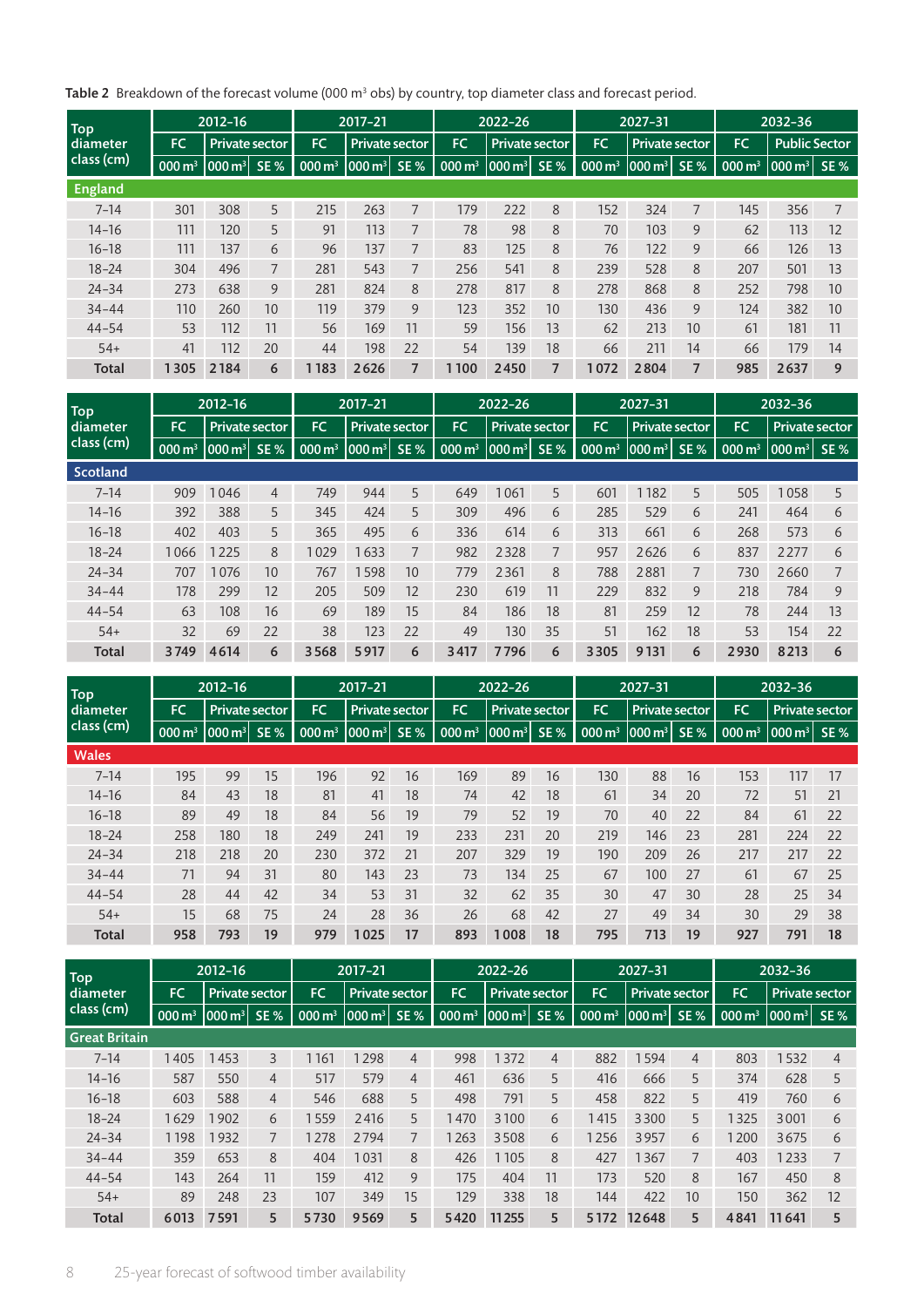${\sf Table~2}$  (continued)  $\,$  Breakdown of the forecast volume (000 m $^3$  obs) by country, top diameter class and forecast period.

| <b>Top</b>              |                   | 2012-16                 |                          |                                 | 2017-21                 |                | $2022 - 26$                     |                          |                   | $2027 - 31$           |                          |                   | 2032-36                 |            |
|-------------------------|-------------------|-------------------------|--------------------------|---------------------------------|-------------------------|----------------|---------------------------------|--------------------------|-------------------|-----------------------|--------------------------|-------------------|-------------------------|------------|
| diameter                | <b>FS</b>         | <b>Private sector</b>   |                          | <b>FS</b>                       | Private sector          | <b>FS</b>      | <b>Private sector</b>           |                          | <b>FS</b>         | <b>Private sector</b> |                          | <b>FS</b>         | <b>Private sector</b>   |            |
| class (cm)              | $000 \text{ m}^3$ | $\vert$ 000 m $^3\vert$ | <b>SE %</b>              | $\overline{000}$ m <sup>3</sup> | 000 m <sup>3</sup> SE % | 000 $m3$       | $\overline{000}$ m <sup>3</sup> | <b>SE%</b>               | $000 \text{ m}^3$ | $ 000 \text{ m}^3 $   | <b>SE %</b>              | $000 \text{ m}^3$ | $\vert$ 000 m $^3\vert$ | <b>SE%</b> |
| <b>Northern Ireland</b> |                   |                         |                          |                                 |                         |                |                                 |                          |                   |                       |                          |                   |                         |            |
| $7 - 14$                | 80                | $\overline{4}$          | $\overline{\phantom{0}}$ | 69                              | 3                       | 57             | $\overline{3}$                  | $\overline{\phantom{0}}$ | 58                | 6                     | $\overline{\phantom{a}}$ | 50                | 6                       |            |
| $14 - 16$               | 48                | $\overline{2}$          | $\overline{\phantom{a}}$ | 40                              | $\overline{2}$          | 35             | $\overline{2}$                  | $\overline{\phantom{a}}$ | 36                | $\overline{3}$        | $\overline{\phantom{a}}$ | 30                | 3                       |            |
| $16 - 18$               | 65                | $\overline{3}$          | $\overline{\phantom{0}}$ | 56                              | $\overline{2}$          | 50             | $\overline{2}$                  | $\qquad \qquad -$        | 50                | $\overline{4}$        | $\overline{\phantom{a}}$ | 42                | $\overline{4}$          |            |
| $18 - 24$               | 247               | 11                      | $\overline{\phantom{a}}$ | 240                             | 9                       | 220            | 10                              | $\overline{\phantom{a}}$ | 214               | 18                    | $\overline{\phantom{0}}$ | 174               | 16                      |            |
| $24 - 34$               | 121               | 5                       | $\overline{\phantom{a}}$ | 147                             | 6                       | 151            | 7 <sup>1</sup>                  | $\overline{\phantom{0}}$ | 143               | 12                    | $\overline{\phantom{a}}$ | 142               | 13                      |            |
| $34 - 44$               | 11                |                         | $\overline{\phantom{a}}$ | 11                              | $\Omega$                | 10             |                                 | $\overline{\phantom{a}}$ | 13                | $\mathbf{1}$          | $\overline{\phantom{a}}$ | 13                | 1                       |            |
| $44 - 54$               | 3                 | $\Omega$                | $\overline{\phantom{0}}$ | $\overline{3}$                  | $\Omega$                | $\overline{4}$ | $\Omega$                        | $\overline{\phantom{a}}$ | 3                 | $\Omega$              | $\overline{\phantom{a}}$ | $\overline{4}$    | $\overline{0}$          |            |
| $54+$                   | $\overline{4}$    | $\Omega$                | $\overline{\phantom{a}}$ | 5                               | $\Omega$                | 3              | $\Omega$                        | $\overline{\phantom{a}}$ | $\overline{3}$    | $\Omega$              | $\overline{\phantom{a}}$ | $\overline{3}$    | $\Omega$                |            |
| <b>Total</b>            | 579               | 26                      | $\overline{\phantom{0}}$ | 572                             | 22                      | 529            | 25                              | $\overline{\phantom{0}}$ | 519               | 44                    | $\overline{\phantom{0}}$ | 458               | 44                      |            |

| <b>Top</b>            |                     | 2012-16                 |                          |                   | 2017-21               |                          |                   | $2022 - 26$                         |                          |                   | 2027-31               |                          |                   | 2032-36                                    |             |
|-----------------------|---------------------|-------------------------|--------------------------|-------------------|-----------------------|--------------------------|-------------------|-------------------------------------|--------------------------|-------------------|-----------------------|--------------------------|-------------------|--------------------------------------------|-------------|
| diameter              | FC/FS               | Private sector          |                          | FC/FS             | <b>Private sector</b> |                          | FC/FS             | Private sector                      |                          | FC/FS             | <b>Private sector</b> |                          | FC/FS             | <b>Private sector</b>                      |             |
| class (cm)            | $000 \, \text{m}^3$ | $ 000 \text{ m}^3 $ SE% |                          | $000 \text{ m}^3$ | $1000 \text{ m}^3$    | <b>SE%</b>               | $000 \text{ m}^3$ | $\left  000 \right $ m <sup>3</sup> | <b>SE%</b>               | $000 \text{ m}^3$ | $ 000 \text{ m}^3 $   | <b>SE%</b>               | $000 \text{ m}^3$ | $\vert$ 000 $\vert$ m <sup>3</sup> $\vert$ | <b>SE %</b> |
| <b>United Kingdom</b> |                     |                         |                          |                   |                       |                          |                   |                                     |                          |                   |                       |                          |                   |                                            |             |
| $7 - 14$              | 1485                | 1458                    | $\overline{\phantom{a}}$ | 1229              | 302                   | $\overline{\phantom{0}}$ | 1055              | 1375                                |                          | 940               | 1600                  | $\overline{\phantom{a}}$ | 853               | 1537                                       |             |
| $14 - 16$             | 635                 | 553                     | $\overline{\phantom{a}}$ | 557               | 580                   | $\overline{\phantom{0}}$ | 496               | 638                                 | $\overline{\phantom{0}}$ | 452               | 669                   | $\overline{\phantom{0}}$ | 404               | 631                                        |             |
| $16 - 18$             | 667                 | 591                     | $\overline{\phantom{a}}$ | 602               | 690                   | $\overline{\phantom{0}}$ | 548               | 793                                 | $\qquad \qquad -$        | 508               | 826                   | $\overline{\phantom{0}}$ | 460               | 764                                        |             |
| $18 - 24$             | 1875                | 1913                    | $\overline{\phantom{a}}$ | 1799              | 2425                  | $\overline{\phantom{0}}$ | 1690              | 3 1 1 1                             | $\overline{\phantom{a}}$ | 1629              | 3318                  | $\overline{\phantom{a}}$ | 1499              | 3018                                       |             |
| $24 - 34$             | 1319                | 1937                    | $\overline{\phantom{a}}$ | 1426              | 2800                  | $\overline{\phantom{0}}$ | 1414              | 3515                                | $\overline{\phantom{a}}$ | 1399              | 3969                  | $\overline{\phantom{a}}$ | 1342              | 3689                                       |             |
| $34 - 44$             | 370                 | 654                     | $\overline{\phantom{a}}$ | 415               | 1031                  | $\overline{\phantom{0}}$ | 436               | 1106                                | $\overline{\phantom{a}}$ | 439               | 1368                  | $\overline{\phantom{0}}$ | 416               | 1234                                       |             |
| $44 - 54$             | 146                 | 264                     | $\overline{\phantom{0}}$ | 162               | 412                   | $\overline{\phantom{0}}$ | 179               | 404                                 | $\overline{\phantom{a}}$ | 177               | 520                   | $\overline{\phantom{0}}$ | 170               | 451                                        |             |
| $54+$                 | 93                  | 248                     | $\overline{\phantom{a}}$ | 112               | 349                   | $\qquad \qquad -$        | 132               | 338                                 | $\overline{\phantom{0}}$ | 147               | 422                   | $\overline{\phantom{0}}$ | 153               | 362                                        |             |
| <b>Total</b>          | 6592                | 7617                    | $\overline{\phantom{a}}$ | 6302              | 9591                  | ۰.                       | 5949              | 11 2 8 0                            | $\overline{\phantom{0}}$ | 5691              | 12692                 | $\overline{a}$           | 5299              | 11685                                      |             |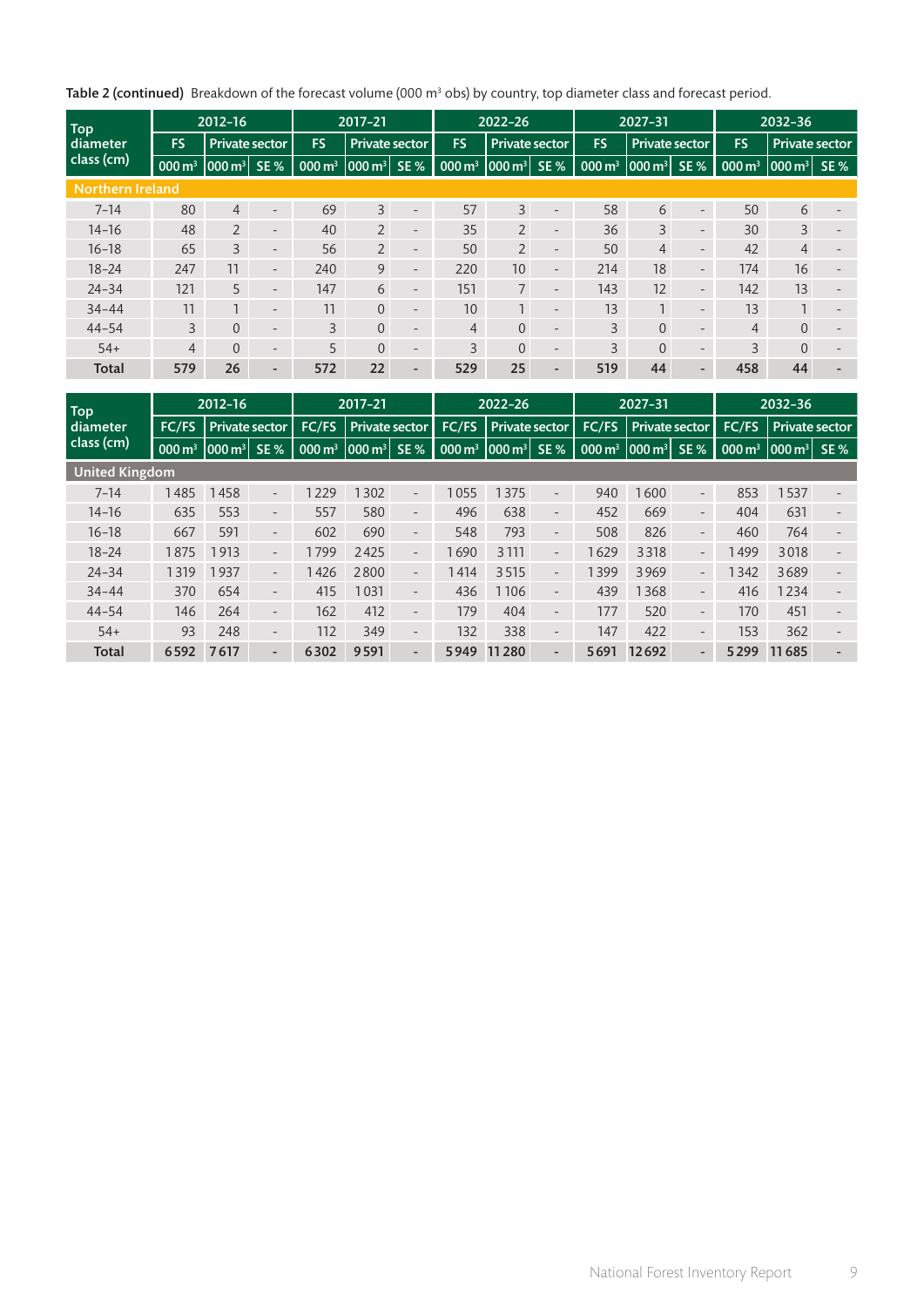Table 3 Breakdown of the forecast volume by per cent spruce.

| Top<br>diameter |        | 2012-16 | 2017-21 |       |        | 2022-26 | $2027 - 31$ |        |        | 2032-36 |
|-----------------|--------|---------|---------|-------|--------|---------|-------------|--------|--------|---------|
| class (cm)      | FC (%) | PS (%)  | FC (%)  | PS(%) | FC (%) | PS (%)  | FC (%)      | PS (%) | FC (%) | PS(%)   |
| England         |        |         |         |       |        |         |             |        |        |         |
| $7 - 14$        | 56     | 42      | 59      | 39    | 62     | 41      | 68          | 33     | 67     | 31      |
| $14 - 16$       | 66     | 38      | 63      | 40    | 66     | 47      | 72          | 51     | 73     | 44      |
| $16 - 18$       | 66     | 36      | 61      | 41    | 63     | 47      | 69          | 54     | 70     | 49      |
| $18 - 24$       | 61     | 34      | 55      | 40    | 54     | 45      | 59          | 52     | 58     | 52      |
| $24 - 34$       | 40     | 32      | 37      | 40    | 32     | 40      | 36          | 44     | 32     | 43      |
| $34 - 44$       | 25     | 26      | 25      | 37    | 22     | 36      | 25          | 37     | 21     | 33      |
| $44 - 54$       | 21     | 22      | 21      | 34    | 20     | 34      | 23          | 33     | 20     | 28      |
| $54+$           | 17     | 19      | 19      | 48    | 17     | 37      | 19          | 31     | 19     | 23      |
| <b>Total</b>    | 50     | 32      | 46      | 40    | 44     | 41      | 47          | 42     | 45     | 40      |

| <b>Top</b>             |        | 2012-16 | 2017-21 |       |        | 2022-26 | 2027-31 |       |        | 2032-36 |
|------------------------|--------|---------|---------|-------|--------|---------|---------|-------|--------|---------|
| diameter<br>class (cm) | FC (%) | PS (%)  | FC (%)  | PS(%) | FC (%) | PS (%)  | FC (%)  | PS(%) | FC (%) | PS (%)  |
| Scotland               |        |         |         |       |        |         |         |       |        |         |
| $7 - 14$               | 67     | 72      | 73      | 76    | 72     | 77      | 71      | 67    | 71     | 56      |
| $14 - 16$              | 73     | 72      | 77      | 78    | 76     | 81      | 75      | 79    | 76     | 67      |
| $16 - 18$              | 76     | 71      | 79      | 79    | 78     | 83      | 77      | 81    | 78     | 71      |
| $18 - 24$              | 80     | 70      | 82      | 80    | 81     | 84      | 81      | 83    | 81     | 76      |
| $24 - 34$              | 81     | 67      | 82      | 75    | 82     | 82      | 82      | 83    | 83     | 76      |
| $34 - 44$              | 77     | 55      | 77      | 67    | 79     | 75      | 78      | 77    | 79     | 67      |
| $44 - 54$              | 72     | 45      | 71      | 62    | 75     | 69      | 72      | 68    | 74     | 54      |
| $54+$                  | 64     | 28      | 65      | 54    | 69     | 68      | 65      | 52    | 70     | 44      |
| <b>Total</b>           | 76     | 68      | 79      | 76    | 78     | 81      | 78      | 79    | 79     | 70      |

| Top<br>diameter |        | 2012-16 | 2017-21 |        | 2022-26 |        | 2027-31 |        | 2032-36 |       |
|-----------------|--------|---------|---------|--------|---------|--------|---------|--------|---------|-------|
| class (cm)      | FC (%) | PS (%)  | FC(%)   | PS (%) | FC (%)  | PS (%) | FC (%)  | PS (%) | FC (%)  | PS(%) |
| <b>Wales</b>    |        |         |         |        |         |        |         |        |         |       |
| $7 - 14$        | 71     | 58      | 71      | 62     | 71      | 72     | 68      | 55     | 72      | 60    |
| $14 - 16$       | 72     | 58      | 72      | 71     | 74      | 74     | 71      | 70     | 75      | 69    |
| $16 - 18$       | 72     | 58      | 73      | 73     | 75      | 75     | 74      | 73     | 76      | 73    |
| $18 - 24$       | 74     | 56      | 74      | 77     | 75      | 75     | 78      | 72     | 80      | 77    |
| $24 - 34$       | 76     | 48      | 77      | 72     | 74      | 67     | 80      | 65     | 82      | 81    |
| $34 - 44$       | 78     | 43      | 79      | 61     | 75      | 48     | 79      | 51     | 77      | 81    |
| $44 - 54$       | 77     | 44      | 79      | 46     | 75      | 36     | 78      | 38     | 75      | 75    |
| $54+$           | 71     | 70      | 74      | 57     | 65      | 17     | 65      | 40     | 65      | 70    |
| <b>Total</b>    | 74     | 53      | 75      | 69     | 74      | 62     | 75      | 60     | 77      | 75    |

| <b>Top</b>             |        | 2012-16 | 2017-21 |        | 2022-26 |        | 2027-31 |        |        | 2032-36 |
|------------------------|--------|---------|---------|--------|---------|--------|---------|--------|--------|---------|
| diameter<br>class (cm) | FC (%) | PS (%)  | FC (%)  | PS (%) | FC (%)  | PS (%) | FC (%)  | PS (%) | FC (%) | PS(%)   |
| <b>Great Britain</b>   |        |         |         |        |         |        |         |        |        |         |
| $7 - 14$               | 65     | 64      | 70      | 68     | 70      | 71     | 70      | 60     | 71     | 51      |
| $14 - 16$              | 72     | 63      | 74      | 70     | 74      | 76     | 74      | 74     | 75     | 63      |
| $16 - 18$              | 74     | 62      | 75      | 71     | 75      | 76     | 76      | 76     | 76     | 67      |
| $18 - 24$              | 76     | 60      | 76      | 71     | 75      | 76     | 77      | 78     | 77     | 72      |
| $24 - 34$              | 71     | 53      | 71      | 65     | 70      | 70     | 72      | 74     | 72     | 69      |
| $34 - 44$              | 61     | 42      | 62      | 55     | 62      | 59     | 62      | 62     | 61     | 57      |
| $44 - 54$              | 54     | 35      | 55      | 48     | 56      | 50     | 55      | 51     | 54     | 45      |
| $54+$                  | 43     | 36      | 48      | 51     | 47      | 45     | 44      | 40     | 46     | 36      |
| <b>Total</b>           | 70     | 56      | 71      | 65     | 71      | 70     | 71      | 70     | 71     | 64      |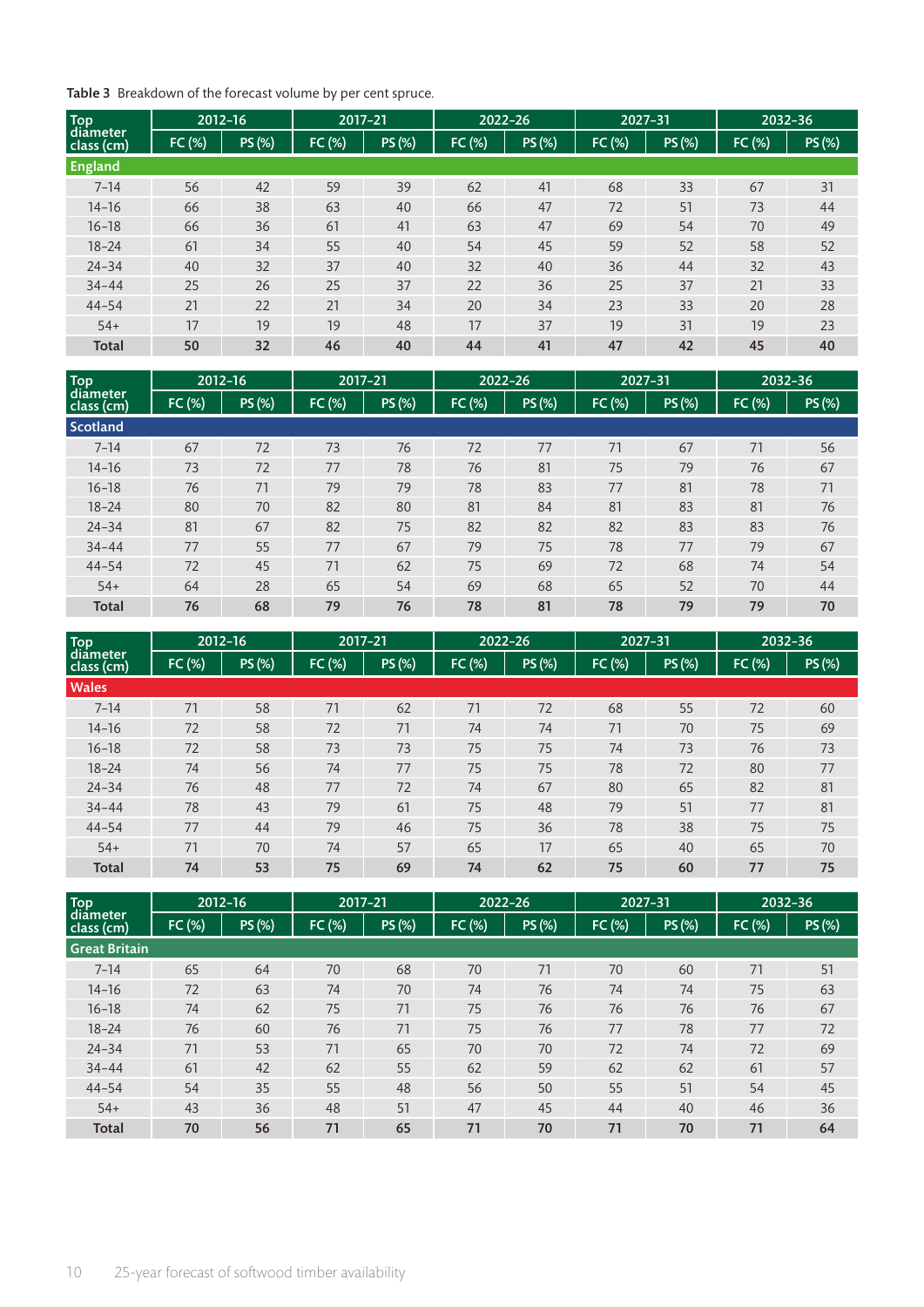Table 3 (continued) Breakdown of the forecast volume by per cent spruce.

| Top<br>diameter  |        | 2012-16 | 2017-21 |       | 2022-26 |        | 2027-31 |        | 2032-36 |       |
|------------------|--------|---------|---------|-------|---------|--------|---------|--------|---------|-------|
| class (cm)       | FS (%) | PS (%)  | FS (%)  | PS(%) | FS (%)  | PS (%) | FS (%)  | PS (%) | FS (%)  | PS(%) |
| Northern Ireland |        |         |         |       |         |        |         |        |         |       |
| $7 - 14$         | 90     | 90      | 90      | 90    | 90      | 90     | 87      | 87     | 87      | 87    |
| $14 - 16$        | 90     | 90      | 90      | 90    | 90      | 90     | 87      | 87     | 87      | 87    |
| $16 - 18$        | 90     | 90      | 90      | 90    | 90      | 90     | 87      | 87     | 87      | 87    |
| $18 - 24$        | 90     | 90      | 90      | 90    | 90      | 90     | 87      | 87     | 87      | 87    |
| $24 - 34$        | 90     | 90      | 90      | 90    | 90      | 90     | 87      | 87     | 87      | 87    |
| $34 - 44$        | 90     | 90      | 90      | 90    | 90      | 90     | 87      | 87     | 87      | 87    |
| $44 - 54$        | 90     | 90      | 90      | 90    | 90      | 90     | 87      | 87     | 87      | 87    |
| $54+$            | 90     | 90      | 90      | 90    | 90      | 90     | 87      | 87     | 87      | 87    |
| <b>Total</b>     | 90     | 90      | 90      | 90    | 90      | 90     | 87      | 87     | 87      | 87    |

| Top<br>diameter       | 2012-16     |        | 2017-21          |       | 2022-26          |        | 2027-31     |        | 2032-36          |        |
|-----------------------|-------------|--------|------------------|-------|------------------|--------|-------------|--------|------------------|--------|
| class (cm)            | $FC/FS$ (%) | PS (%) | <b>FC/FS (%)</b> | PS(%) | <b>FC/FS (%)</b> | PS (%) | $FC/FS$ (%) | PS (%) | <b>FC/FS (%)</b> | PS (%) |
| <b>United Kingdom</b> |             |        |                  |       |                  |        |             |        |                  |        |
| $7 - 14$              | 67          | 64     | 71               | 68    | 71               | 71     | 71          | 60     | 72               | 51     |
| $14 - 16$             | 73          | 63     | 75               | 70    | 75               | 76     | 75          | 74     | 76               | 63     |
| $16 - 18$             | 76          | 62     | 77               | 71    | 77               | 76     | 77          | 77     | 77               | 67     |
| $18 - 24$             | 77          | 60     | 78               | 71    | 77               | 76     | 78          | 78     | 78               | 72     |
| $24 - 34$             | 73          | 53     | 73               | 65    | 72               | 70     | 73          | 74     | 73               | 69     |
| $34 - 44$             | 62          | 42     | 63               | 55    | 63               | 59     | 63          | 62     | 62               | 57     |
| $44 - 54$             | 55          | 35     | 56               | 48    | 57               | 50     | 56          | 51     | 55               | 45     |
| $54+$                 | 45          | 36     | 50               | 51    | 48               | 45     | 45          | 40     | 47               | 36     |
| <b>Total</b>          | 72          | 56     | 73               | 65    | 72               | 70     | 73          | 70     | 73               | 64     |

Tables 4-6 represent potential volumes, or areas that could produce volume, that have not been included in the previous results. Table 4 gives a breakdown of the amount of 'overdue' timber by ownership and country for GB. Table 5 gives a forecast of potential timber volumes arising from 30000 ha of land flagged for sale by the Forestry Commission within the Sub-compartment database (as of 31 March 2011). Here the harvesting scenario assumed is one of biological potential. Areas identified as recently clearfelled are not included within the forecasts. For the Forestry Commission, area of clearfell is taken from the Sub-compartment database as of 31 March 2011. For the Private sector, the Inventory fieldwork includes clearfelled areas but the stocked area excludes these, and it is stocked area that is used as the basis for the forecast. The Private sector clearfell area quoted in Table 6 is that taken from the woodland map, which will contain areas recently replanted and not evident in the imagery that the map is derived from.

The figures in the tables have been independently rounded, so may not add to the totals shown. Sampling standard errors (SE) attached to Private sector estimates are expressed in relative terms (%) to the right of the relevant estimate.

Figure 2 illustrates the forecast volumes that would arise if the alternative harvesting scenarios (described on page 5) were applied to the Private sector estate. The headline scenario used to generate the results reported here is shown in red.

**Table 4** Overdue timber (volume 000  $m<sup>3</sup>$  obs and area 000 ha).

| Country              |                      | FC estate   Private sector   FC estate   Private sector |    |        |               |    |
|----------------------|----------------------|---------------------------------------------------------|----|--------|---------------|----|
|                      | $000 \,\mathrm{m}^3$ | $\vert$ 000 m <sup>3</sup> $\vert$ SE % $\vert$         |    | 000 ha | 000 ha   SE % |    |
| England              | 912                  | 18866                                                   |    | 3.4    | 38.5          | 6  |
| Scotland             | 794                  | 19443                                                   | 10 | 29     | 39.8          | 8  |
| Wales                | 2194                 | 3501                                                    | 25 | 5.0    | 6.0           | 22 |
| <b>Great Britain</b> | 3900                 | 41810                                                   | 6  | 11.2   | 84.3          | 5  |

Table 5 Potential timber volumes arising from FC land sales (obs).

| Country              | 2012-16<br>$000 \text{ m}^3$ | 2017-21<br>$1000 \text{ m}^3$ | $2022 - 26$<br>000 m <sup>3</sup> | 2027-31<br>$000 \text{ m}^3$ | 2032-36<br>$000 \text{ m}^3$ |
|----------------------|------------------------------|-------------------------------|-----------------------------------|------------------------------|------------------------------|
| England              | 57                           | 51                            | 47                                | 42                           | 41                           |
| Scotland             | 144                          | 223                           | 273                               | 279                          | 286                          |
| Wales                | -                            |                               |                                   |                              |                              |
| <b>Great Britain</b> | 201                          | 273                           | 320                               | 321                          | 328                          |

#### Table 6 Clearfelled land in Great Britain at 31 March 2011.

|                      | <b>FC</b> estate | <b>Private sector</b> | <b>Total</b> |  |
|----------------------|------------------|-----------------------|--------------|--|
| Country              | 000 ha           | 000 ha                | 000 ha       |  |
| England              | 8.1              | 9.0                   | 17.1         |  |
| Scotland             | 28.2             | 43.0                  | 71.2         |  |
| Wales                | 4.6              | 6.1                   | 10.7         |  |
| <b>Great Britain</b> | 40.9             | 58.2                  | 99.1         |  |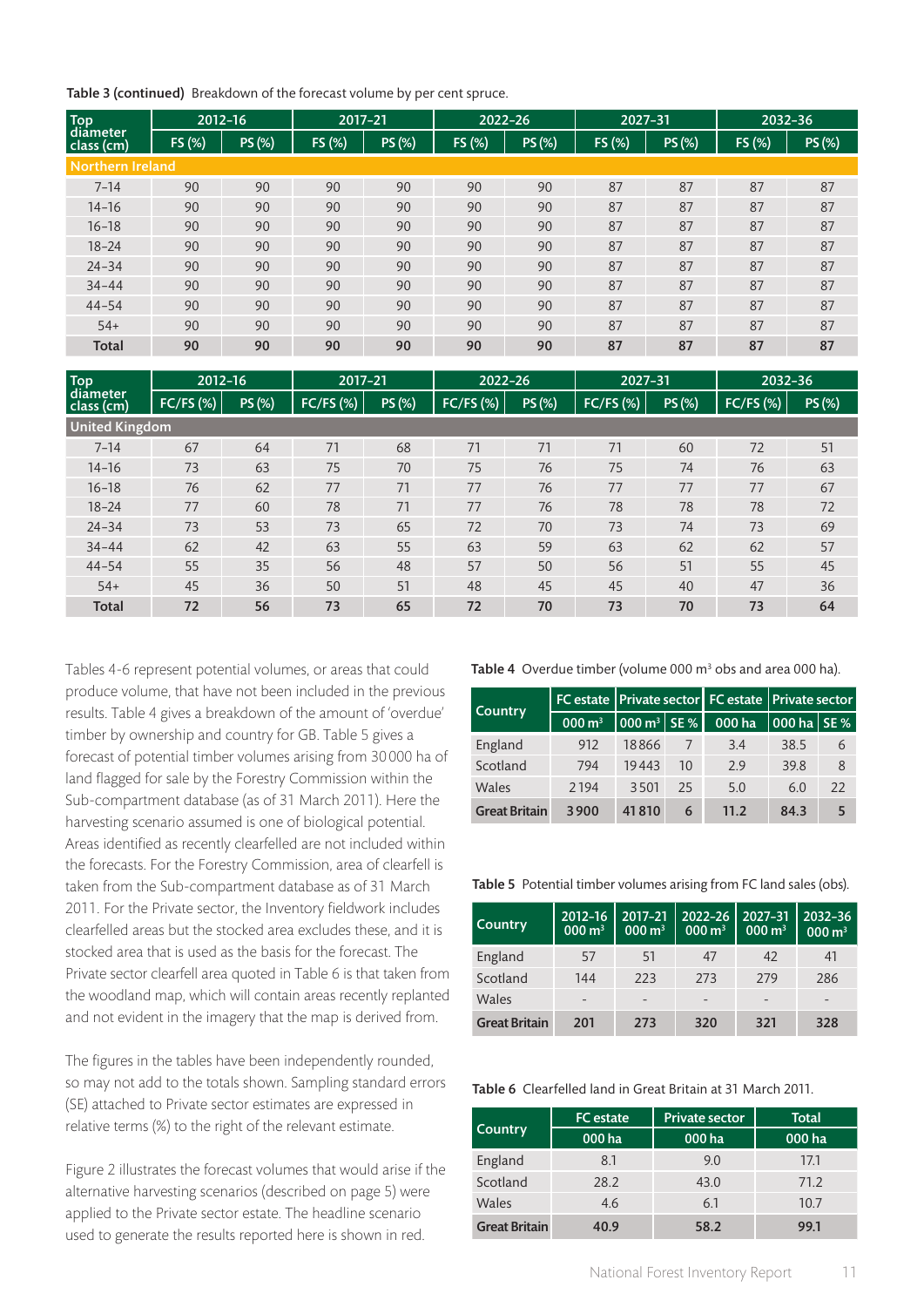

Table 7 and Figure 3 show the evolution of standing volume under the headline scenario used to derive the forecast results. Figure 4 shows the relationship between forecast standing volume, increment (i.e. gain in volume over time) and subsequent timber availability over the forecast period.

Table 7 25-year forecast of average annual standing coniferous volume.

|                      | <b>FC</b>           | <b>Private sector</b> |                |  |
|----------------------|---------------------|-----------------------|----------------|--|
| Forecast period      | $000 \, \text{m}^3$ | $000 \, \text{m}^3$   | SE%            |  |
| <b>England</b>       |                     |                       |                |  |
| 2012-16              | 23389               | 41626                 | 3              |  |
| 2017-21              | 22874               | 40094                 | $\overline{4}$ |  |
| 2022-26              | 22317               | 36386                 | $\overline{4}$ |  |
| 2027-31              | 21 6 33             | 32183                 | $\overline{4}$ |  |
| 2032-36              | 21 1 21             | 28276                 | $\overline{4}$ |  |
| <b>Scotland</b>      |                     |                       |                |  |
| 2012-16              | 73237               | 119210                | $\overline{2}$ |  |
| 2017-21              | 69682               | 128866                | $\overline{2}$ |  |
| $2022 - 26$          | 66526               | 127120                | $\overline{2}$ |  |
| 2027-31              | 62421               | 118654                | $\overline{2}$ |  |
| 2032-36              | 58924               | 103304                | 3              |  |
| <b>Wales</b>         |                     |                       |                |  |
| 2012-16              | 18195               | 14391                 | $\overline{7}$ |  |
| 2017-21              | 17338               | 12834                 | 8              |  |
| 2022-26              | 16624               | 10962                 | 9              |  |
| 2027-31              | 16429               | 8885                  | 10             |  |
| 2032-36              | 15364               | 7725                  | 10             |  |
| <b>Great Britain</b> |                     |                       |                |  |
| 2012-16              | 114821              | 175227                | $\overline{2}$ |  |
| 2017-21              | 109894              | 181794                | $\overline{2}$ |  |
| 2022-26              | 105467              | 174468                | $\overline{2}$ |  |
| 2027-31              | 100483              | 159722                | $\overline{2}$ |  |
| 2032-36              | 95408               | 139305                | $\overline{2}$ |  |

Note: Figures are taken from the National Forest Inventory and therefore are for GB only.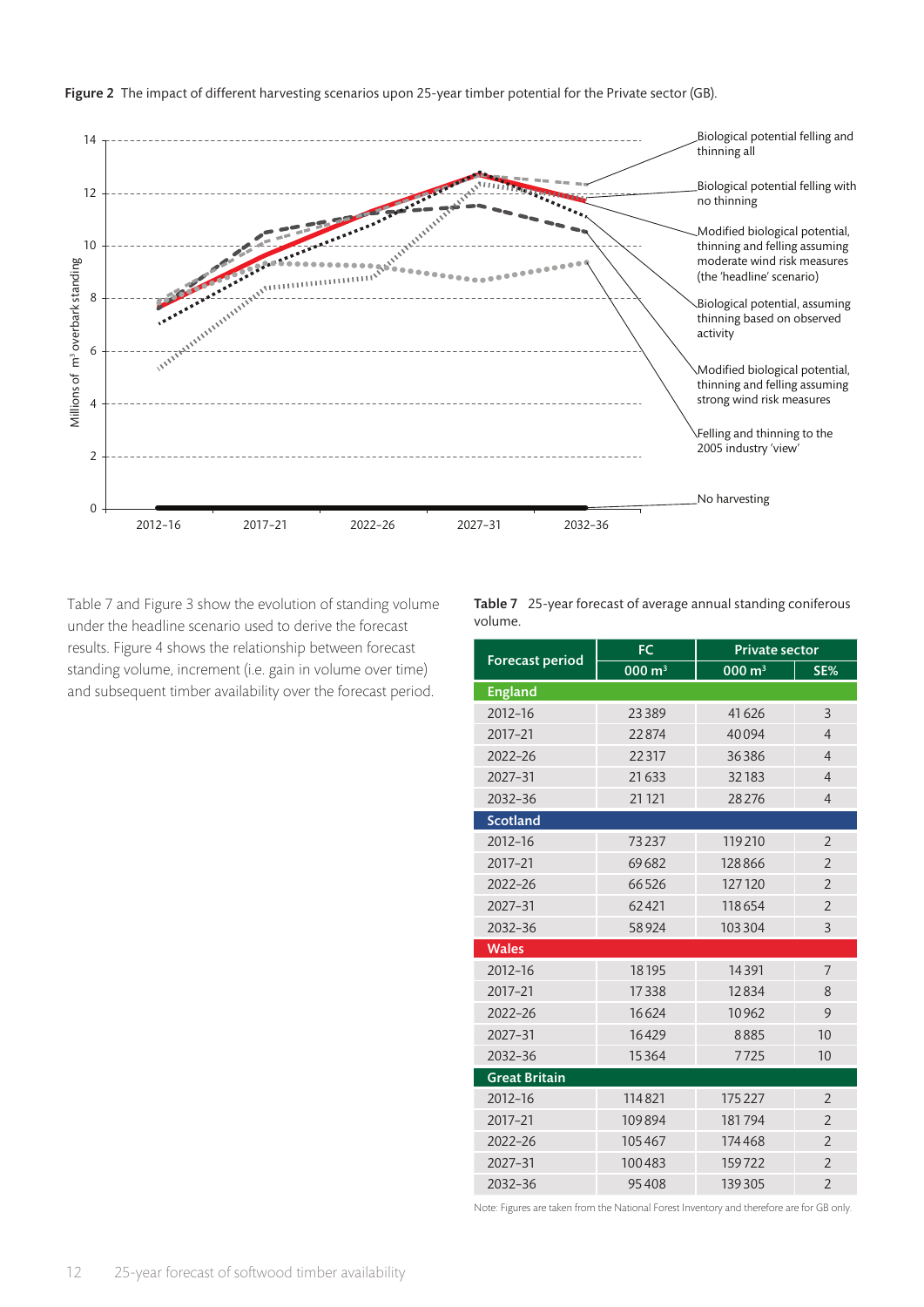

Figure 3 25-year forecast of average annual standing coniferous volume.

**Figure 4** Average annual standing volume and total increment and production per period.



Great Britain average annual standing volume per period Great Britain total net increment per period England average annual standing volume per period England total net increment per period



Total production per period

Wales total net increment per period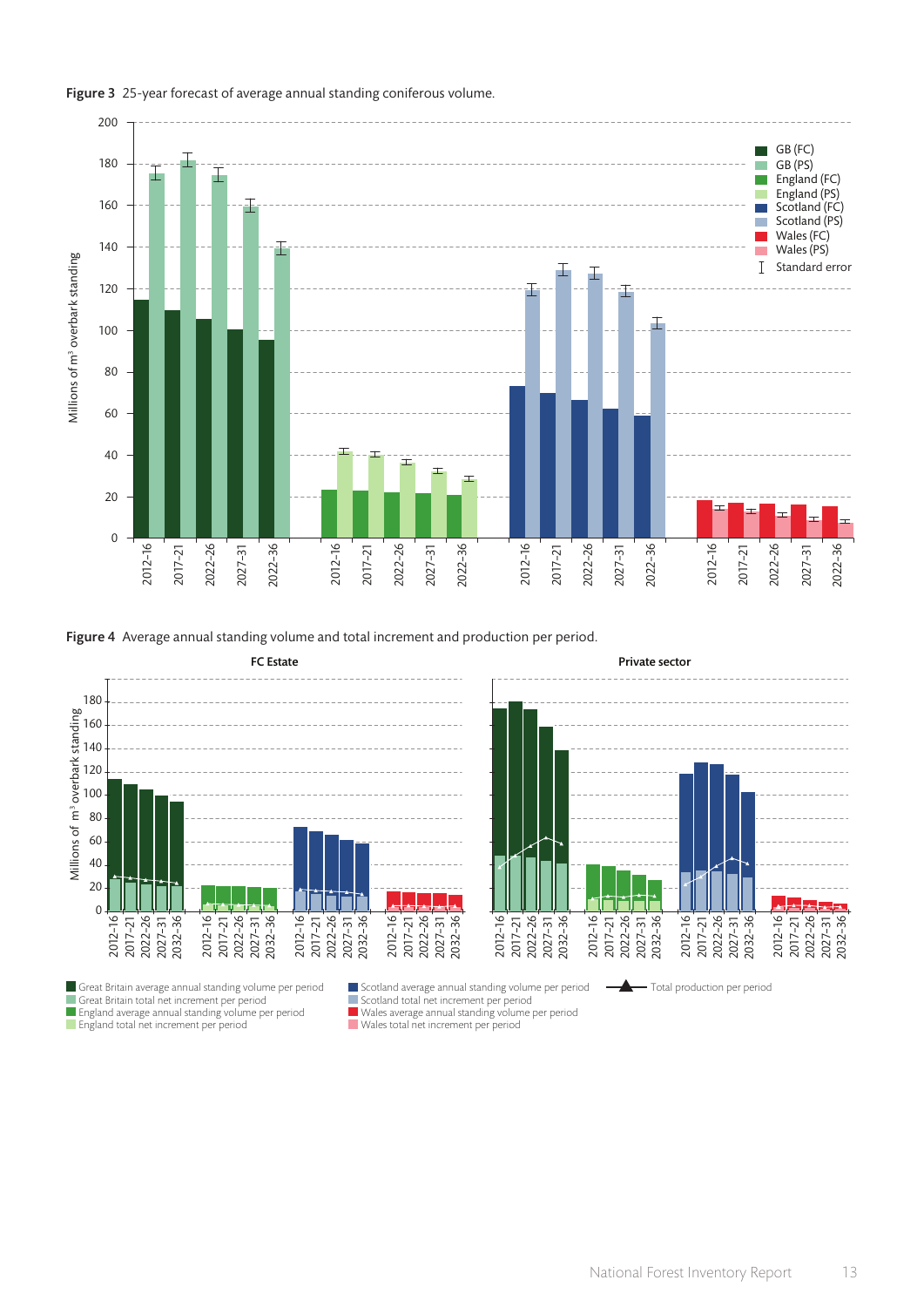# What the results tell us

The general trend in potential production is comparable to that of previous forecasts in that volume levels rise to a peak and then begin to decline to a level higher than the starting point. However, overall volume has increased with different trends forecast for the FC/FS and Private sector estates.

## Forecast for the FC/FS estate

The forecast set out in this report for the FC/FS estate is broadly comparable to the forecast reported in 2005 – both in terms of total production and the shape and timing of the profile of production. This is because they have been derived in a similar way; the inventory estimates used in 2005 are consistent with those used in this forecast and felling and thinning rates have not changed significantly.

However, there has been a slight decrease of 5% in total volume over the first three periods of the forecast, which results in the peak of production occurring in 2011 as opposed to 2017–21, which was forecast in 2005. A significant element of this shift is the result of land sales, which have reduced overall volumes for the Forestry Commission and increased overall volumes for the Private sector. Another element is forest management policy; the Forestry Commission is currently retaining more volume for longer periods. However, this picture varies between the countries, with decreasing production in England and Scotland and increasing production in Wales.

There are a series of commitments by the FC to meet most of the forecast volumes within the first five-year period (within a tolerance) and to bring most of the resulting harvested volume to market. However, these commitments vary across the countries (see below). Beyond 2016 the forecast indicates intent only, but is based upon existing forest management plans.

- Forestry Commission England is committed to bring to market the forecast volume (±5%) in the period 2012–16, through new and existing contracts.
- Forestry Commission Scotland is committed to bring 3.2 million  $m^3$  per annum ( $\pm$ 5%) to market in the period 2012–16, through new and existing contracts. Forestry Commission Scotland's aim is to smooth production in the medium to long term, although management of diseases such as Dothistroma needle blight may result in production increases in the short term.
- Forestry Commission Wales is committed to bring to market at least 80% of forecast volume in the period 2012–16, through new and existing contracts.
- Forest Service intends to continue production at current levels in the period 2012–16.

When considering the volumes from 2016 onwards, it is worth noting that, historically, actual production for the FC has been closely correlated to forecast production. If this continues, the production will form a comparatively 'stable' element of the forecast.

### Forecast for the Private sector estate

The forecast set out in this report for the Private sector estate is different to the forecast reported in 2005, with a significant increase in potential softwood timber availability. The forecasts followed the same basic approach, but the 2011 Inventory provided improved information and data, compared with that used in 2005. Larger areas of forest and woodland, higher growth rates and higher stocking account for the majority of the difference – increasing cumulative volume production in all harvesting scenarios by around 43% (including overdue timber). The new approach to predicting future rates of harvesting by using different scenarios to give a range of potential outcomes (earlier forecasts relied on an 'industry view' for estimating future harvesting activity) accounts for an additional 6% of volume production.

Analysis of the data has shown that the differences between the Private sector forecasts are due to five main factors which are discussed in more detail below:

- • Woodland area
- • Yield class
- Harvesting activity
- Standing volume
- Overdue timber

#### Woodland area

The net area of coniferous trees in this forecast is more than that estimated by the 2005 forecast (around 775000 hectares compared with 735000 hectares), even when excluding clearfelling since 2005 (which has been carried out at a rate of around 2–3% per annum). This increase does not mean that more trees have been planted, just that the area was underestimated in 2005. Much of this difference is due to the range of improved processes and techniques used in the latest Inventory, for example - taking physical measurements instead of making estimations of areas such as clearfell. Finally, the Inventory fieldwork identified more minor conifer and broadleaved species in forests and woodlands than previous surveys. While not reducing or increasing woodland area, this improved the allocation of woodland area to individual species and increased the overall area of conifer species.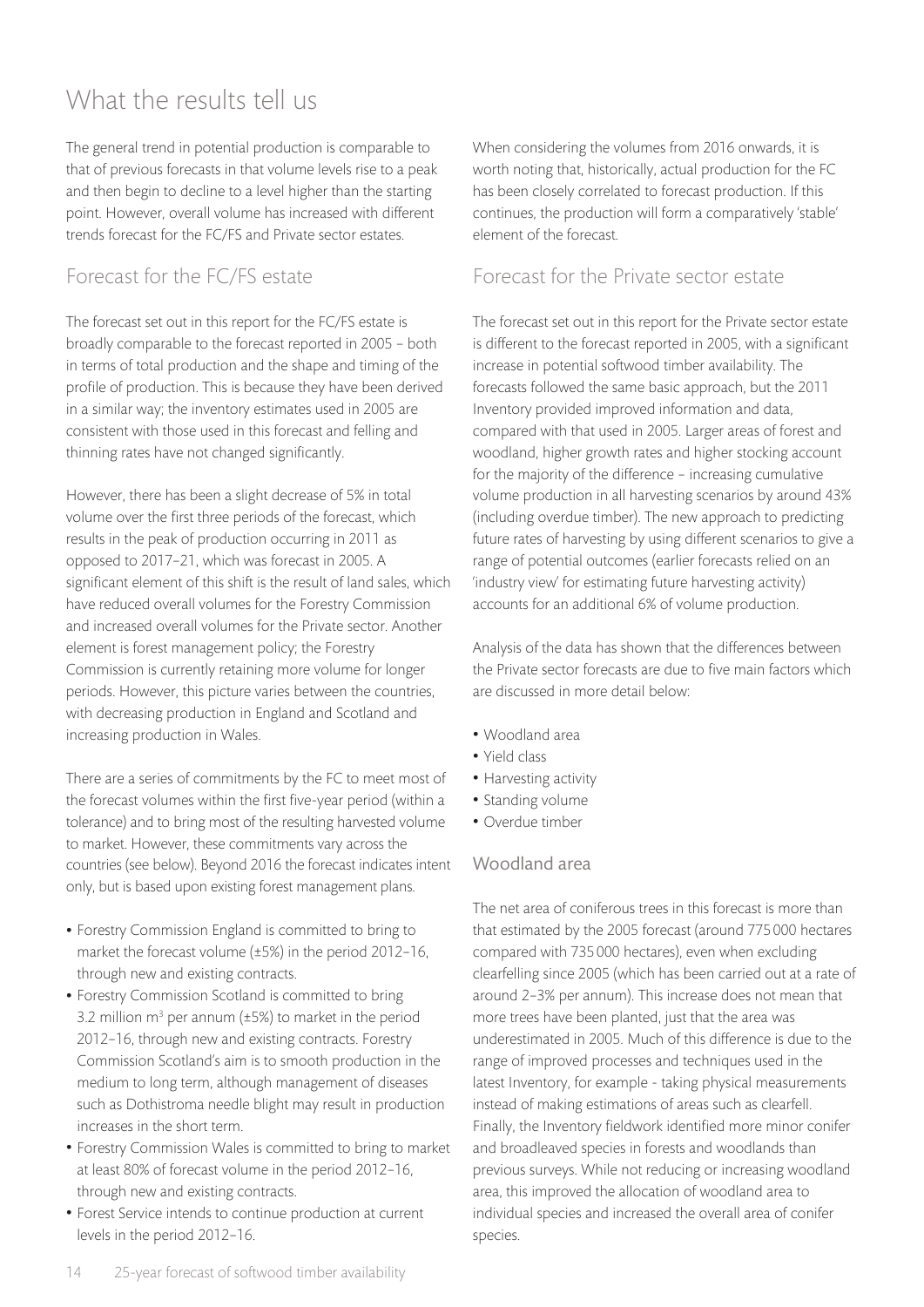#### Yield class

The yield classes applied in this forecast for the Private sector estate are generally higher than those applied in the 2005 forecast (an average of 13.2 for all conifers compared with 12.7). This is because physical measurements were taken on a stand-by-stand basis to derive the yield classes reported here, while the 2005 forecast used either expert estimates on a regional basis or the yield class distribution found on the FC estate. The yield classes arising from the Inventory and used in this forecast are published in the Statistical analysis report UK 25-year forecast of softwood availability.

#### Harvesting activity

The 'biological potential' scenario used in this forecast represents the volume of timber that would be produced if felling took place in the year of maximum MAI and thinning conforms to management table thinning (except in high wind risk areas, as noted previously). In contrast, the 2005 forecast used an 'Industry view' of likely future harvesting activity.

The biological potential scenario is one of a number of variants considered in this forecast but all predicted increased volumes when compared with the 2005 forecast. This is because the major part of the increase is due to the higher standing volumes found by the National Forest Inventory and accounts for around a 43% increase upon 2005 volumes, whichever scenario is chosen.

In addition, by choosing this scenario over the 2005 approach the 'upper ceiling' of potential production attainable through harvesting choices is being forecast. This has led to a projected increase in cumulative volume production of around 6% over the 25-year period. This arises because this forecast uses longer rotations and a higher proportion of thinning than those used in the 2005 forecast. If the alternative harvesting scenarios had been used, cumulative volume would have changed by between –1% and 9%.

The 6% increase in cumulative volume production might lead to the conclusion that the approach to harvesting does not greatly influence potential production overall. However, the profile of this production does vary significantly between the two forecasts. For example, when compared with biological potential, the pattern of production for the scenario based on the 2005 Industry view is very different between five-year periods, with a 50% difference in the 2027–31 period. This effect can be seen in Figure 2, where the 2005 scenario produces an additional peak in production within the 25-year period, when compared with scenarios based on biological potential.

A strong component of the second peak in the 2005 scenario is the result of a significant volume of timber from the 2037–2061 period being brought forward into the 2012–2036 period. This occurs because assumed rotations are shorter. This in turn will have an impact on the potential volumes arising in the 2037–2061 period. This happens because even though the cumulative impact of shorter rotations across all stands over the 25 year period is only 6%, the impact on individual stands is much greater. Further work is required to fully substantiate this assertion.

These shorter rotations produce significantly less volume per hectare at time of clearfell and reduce overall standing volume compared with biological potential. The shorter rotation of the 2005 Industry view scenario can 'keep up' in terms of cumulative production, compared to the longer rotations of the biological potential scenario, by bringing volume from the next rotation forward.

Such variation in potential production shows how changes in overall harvesting activity can have a significant impact on the timing and level of volume forecast within periods and reflect the difficulty in accurately predicting actual levels of future harvesting. The Interpreting National Forest Inventory timber volume forecasts report discusses how approaches to harvesting influence and constrain the amount of timber that is likely to be harvested in any given period.

#### Standing volume

Previous forecasts for the Private sector estate modelled a stocking and standing volume at time of felling, based upon FC growth and yield models and assuming a certain level of historical thinning (management table thinning) and tree mortality. This forecast is based upon a measured assessment of stocking at time of survey, which gives a more accurate estimate of current standing volume and therefore a more accurate starting point for modelling future stocking and standing volume. This approach has revealed higher current stocking levels than previously modelled and this has led to increases in forecast volume. This higher stocking arises primarily as a result of low levels of thinning in practice and, to some extent, to lower actual mortality rates than the models previously predicted.

#### Overdue timber

The 2005 forecast categorised 25.4 million  $m<sup>3</sup>$  of timber as 'overdue'. Based on expert opinion, a proportion of this volume (around 53%) was allocated for felling over the 20-year forecast period and this was combined with the five-year average annual volumes. In this forecast this volume is modelled as being felled in the first year of the forecast and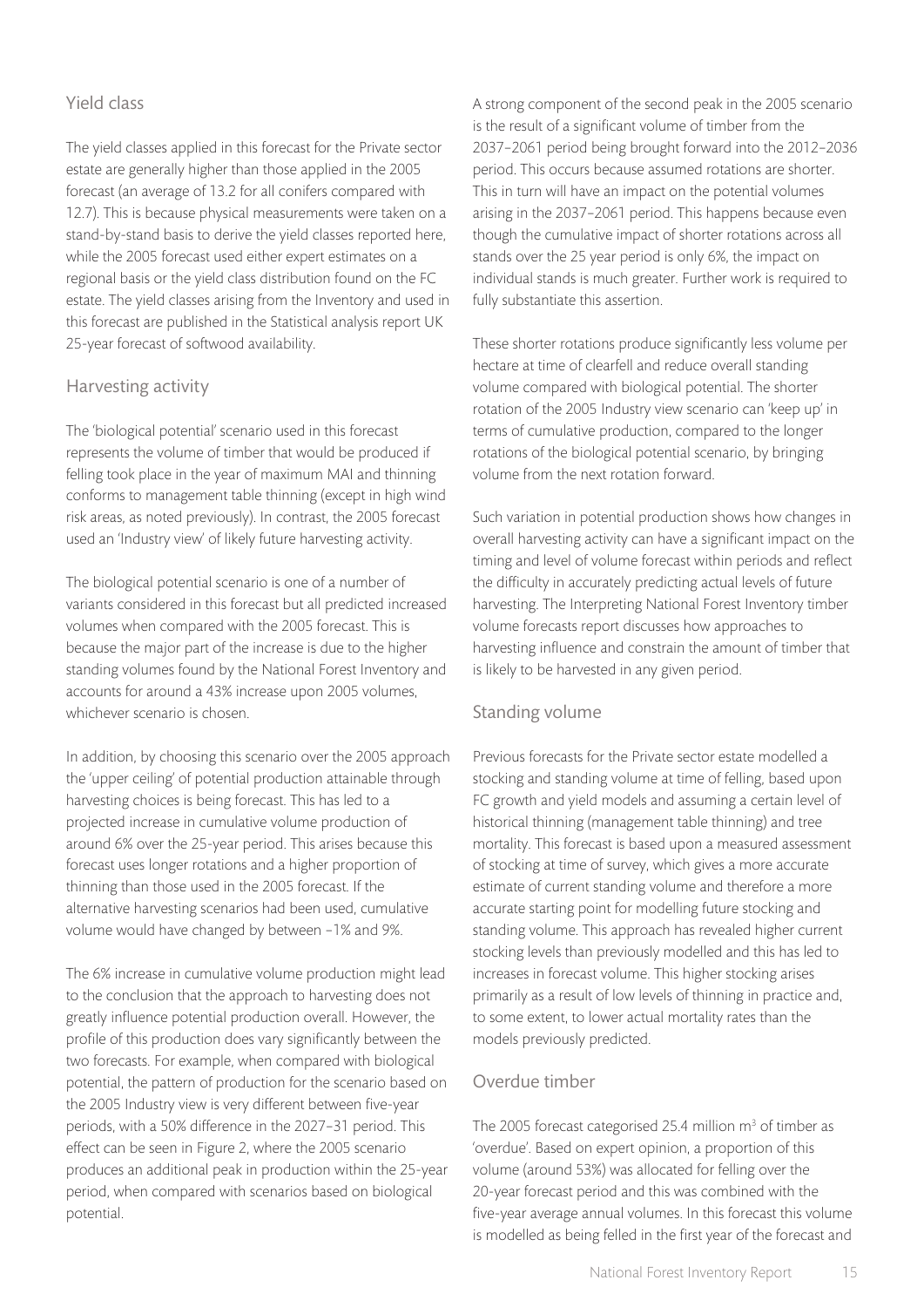is reported separately. The harvesting scenario used for this forecast highlights around 46 million  $m<sup>3</sup>$  of overdue timber within GB. The majority (42 million m<sup>3</sup>) is on the Private sector estate. Whether this timber is 'available' for harvesting or not will depend upon a number of factors, including management objectives and environmental constraints. In practice a wide array of felling and retention practices will apply to these stands, with some being retained and some felled at different points in time in the future.

## Impact of restocking

The 2005 forecast did not include restocking after clearfell for the FC/FS estate, but did for the Private sector estate. In this forecast it is assumed that when trees are felled they are replanted with trees of the same species and yield class (i.e. like-for-like) for both FC/FS and Private sector woodlands. This difference will have marginally depressed volume in the last period (2022-26) of the 2005 forecast compared with this forecast, but not to any notable degree. This is principally because the stands restocked within the 25-year period will not have matured within the forecast period. However for some stands felled in the first period and restocked with high yield class crops, some early thinning volume will begin to arise in the last period, but again not to any significant degree. *Interpreting National Forest Inventory timber volume forecasts* explores the impact of adding restocking to the forecast.

# Impact of harvesting on standing volume

The level and frequency of thinning and felling will have an impact on standing volume and increment over time. If removals exceed increment then standing volumes will be reduced and vice versa. Standing volume for GB (at 31 March 2011) is around 336 million  $m<sup>3</sup>$ . As the harvesting scenarios of this forecast are applied, total standing volume moves to an average annual figure of around 290 million  $m<sup>3</sup>$  (excluding overdue timber) for the first period of the forecast (2012–16). By the last period of the forecast (2032–36) the average annual standing volume has decreased to 235 million m<sup>3</sup>. This reduction arises as forecast removals exceed forecast increment. Annual net increment is 15.2 million  $m^3$  for the first period (2012–16) and for the remaining periods ranges between 12.5 to 14.7 million  $m<sup>3</sup>$  per annum. The forecast average annual cut for the forecast period is  $16.0$  million  $m<sup>3</sup>$ , and as such it can be concluded that increment is currently forecast to be less than potential harvest within GB and this is the cause of the reduction. However this relies on the harvesting assumptions used, which will vary over time.

A large determinant in the forecast for total standing volume in GB is the unusual age class structure. The development of a planted forest resource has led to an uneven planting and age

profile which, in combination with the assumption to fell, is the principal determinant of standing volume. This is in contrast with forests of a more evenly distributed age, which result in a more even development of total standing volume, increment and production through time. Any comparisons of level of cut to increment should account for this. It should also be noted that this is a snapshot of standing volume, taken over 25 years, looking at a fraction of the life cycle of a forest. If a 50 or 100-year window were to be used, a different perspective would be given, in particular estimates of increment and harvesting are likely to be closer to being in balance over longer timescales.

The reports *Standing timber volume for coniferous trees in Britain*, *25-Year forecast of standing coniferous volume and increment* and *Interpreting National Forest Inventory timber volume forecasts* cover this subject in more detail.

## Species and composition of volumes

The proportion of spruce contributing to total volume rises from 62% to 69%, and then decreases to 66% by the end of the forecast. This is slightly higher than that suggested by the 2005 forecast, reflecting more accurate inventory data and improved growth models for spruce. The assortments in Table 2 show a relatively high proportion of larger diameter classes – this relies on the assumption of Management table thinning; other scenarios would produce smaller sizes.

#### Impact of future events

The impact of future harvesting events on production levels in the Private sector is explored through the use of the scenarios. However, as owners have a wide range of objectives, it is unlikely that the majority of forests and woodlands will be managed to the biological potential scenario used for this forecast. For example, the biological potential forecast relies on the assumption of higher levels of thinning and longer rotations than are typical under current practice. Therefore cumulative volume production is likely to be less if current approaches to harvesting continue. Actual harvesting activity may follow a number of possible patterns and thus actual production will almost certainly vary from the forecast results.

In addition to the impact of harvesting decisions, there are other unpredictable external factors that are likely to have an impact on all production over the period of the forecast. For example, pest and disease outbreaks (current risks include Dothistroma needle blight and Phytophthora), economic factors, severe weather events (windthrow), changes in land use (wind farms and habitat restoration) and changes in government policy (affecting for example grants and regulation, land sales and forest management) will all have impacts.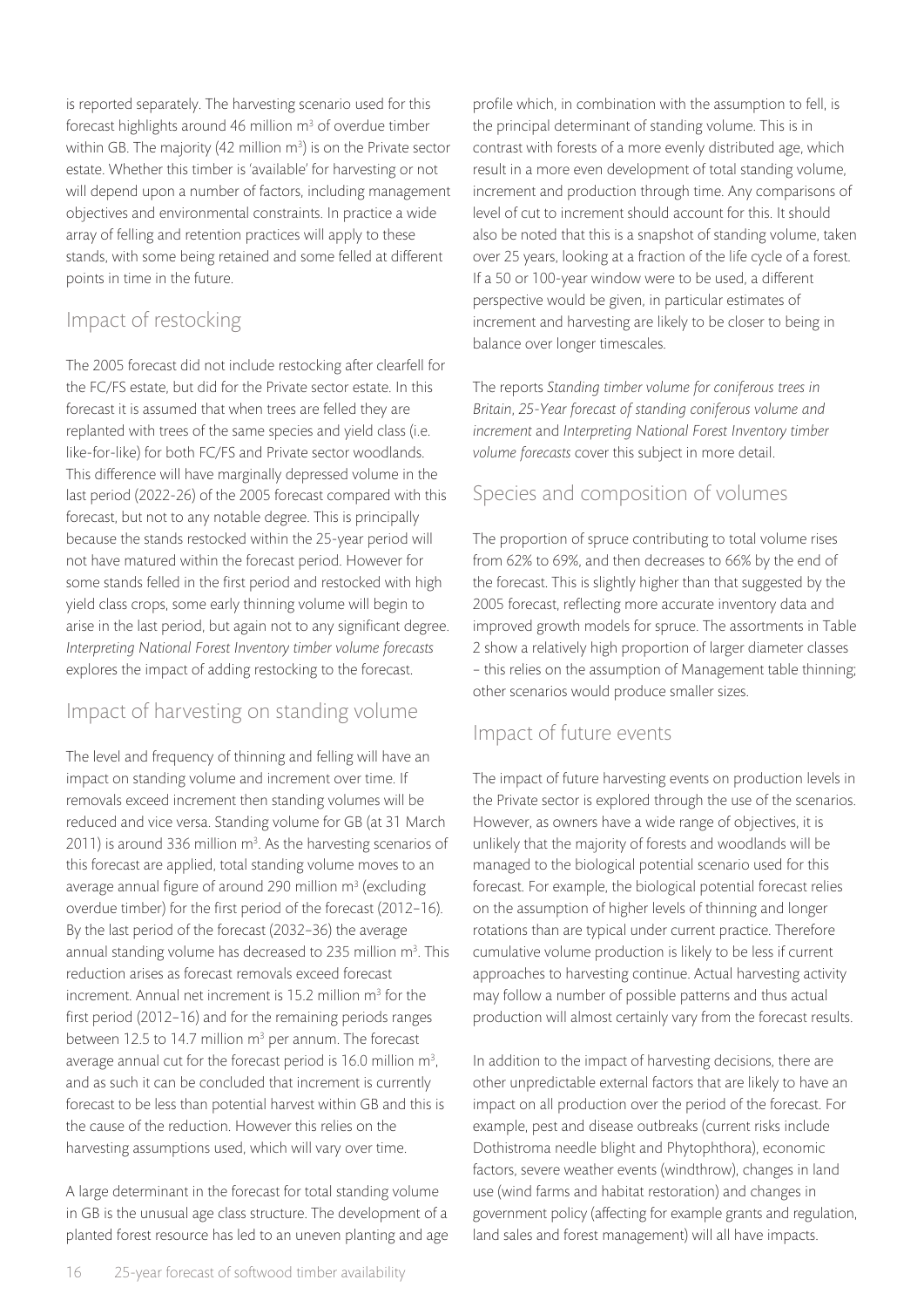# Conclusions

The general trend predicted by this forecast is comparable to that of previous forecasts in that volume levels rise to a peak and then begin to decline to a level higher than the starting point. This is driven by the underlying age class structure of the forests in Britain, which reflects the boost in planting between the post-war period and the late 1980s.

The Forestry Commission forecast predicts production of softwood timber at a level reasonably consistent with previous forecasts, but there is a 5% reduction in production over the first three periods. A significant element of this reduction results from land sales. The volume of timber potentially available over the forecast period falls from 6.6 million  $m<sup>3</sup>$  in the first period (2012-16) to 5.3 million  $m<sup>3</sup>$  in the final period (2032–36). Around 70% of that timber is spruce.

There is a significant increase in potential production for the Private sector with a 52% increase in cumulative potential production over the 25-year period. The volume of timber potentially available over the forecast period rises from 7.6 million  $m^3$  in the first period (2012–16) to 11.7 million  $m^3$  in the final period (2032-36), peaking at 12.7 million  $m<sup>3</sup>$  in the fourth period (2027–31). Around 65% of that timber is spruce.

The increase in volume forecast for the Private sector is due to five main factors:

- Area there is 8% more woodland in GB than previously reported, which contains an additional 40000 hectares of conifers on the Private sector estate.
- • Yield class yield class for all conifers on the Private sector estate is higher than previously estimated.
- Harvesting age this forecast used a biological potential scenario (involving felling stands in the year of maximum MAI) to set felling age for forests on the Private sector estate as opposed to assumptions developed by industry experts about when felling is likely to occur.
- Standing volume standing volume at the time of clearfell, which is primarily based on direct measurement in this forecast, is higher than in the 2005 forecast, which was solely based on modelled estimates.
- Overdue timber there have been changes in the definition of overdue timber and how it is treated within this forecast.

When and if timber is harvested will depend on a number of factors, not least of which are the choices made by the Forestry Commission and Private sector forest and woodland owners. There are some constraints on Forestry Commission production in the short term and, for the Private sector, the biological potential scenario is one of many possible scenarios. Owners are unlikely to manage their forests and

woodlands to biological potential throughout the 25-year period and actual production will vary from these estimates.

When drawing conclusions from this report it should also be noted that this is a snapshot of potential production, taken within a 25-year time period, looking at only a fraction of the life cycle of the forests. If a 50 or 100-year forecast were to be used, a different perspective on potential production would be given. For example, during the following 25 years a recovery in production, as young stands regrow, would be evident.

## Future work

This report has built on the woodland area reports published in 2011 and the *Standing timber volume for coniferous trees in Britain* published earlier in 2012. A similar forecast for hardwood timber availability will be published in 2013. Future reports will explore the impacts of potential production on future standing volume and increment and also carbon stocks. In addition, longer-term forecasts and the impacts of different restocking scenarios on the forest resource will be available in the coming years. All such information is an essential part of planning for sustainable forest management across a range of interests, including, for example, biodiversity and climate change in addition to the development of the forest products industry.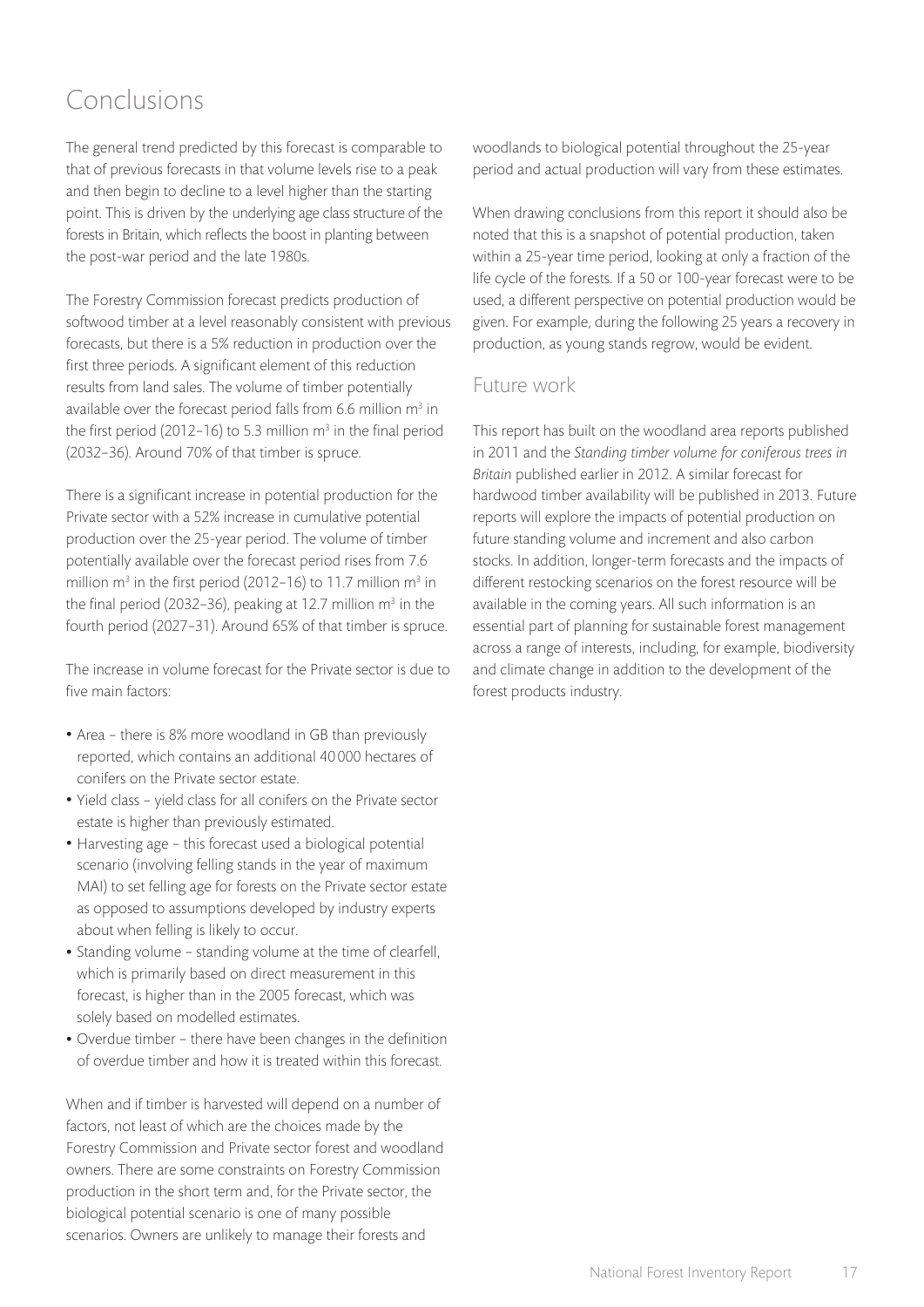# Glossary

- Actual production: Timber actually felled and removed from the forest. The Forestry Commission keeps records of actual production for its estate, while estimates for the Private sector come from receipts reported by timber processors. These figures are available from Forestry Commission Statistics.
- Age class: A grouping of trees into specific age ranges for classification purposes.
- Area (forest/woodland): Forest and woodland area can be defined in net or gross terms. Net area is the land actually covered by trees (in the National Forest Inventory that is to the drip line of the canopy). Gross area includes both the area covered by trees and the open spaces (<0.5 hectares) within (e.g. rides, glades, ponds).
- Biological potential: A term applied to forecast scenarios with the objective of maximising timber production. It typically involves felling stands in the year of maximum MAI and Management table thinning. It may not take account of factors that constrain thinning and felling (e.g. wind risk or pest attack). The forecast results set out in this report involve constraints on thinning and times of felling to take account of wind risk.
- Broadleaves: Trees and shrubs that belong to the angiosperm division of the plant kingdom (as distinct from the gymnosperm division that includes conifers). Most in the UK have laminar leaves and are deciduous. Sometimes referred to as 'hardwoods'.
- Clearfelling: Cutting down of an area of woodland (if it is within a larger area of woodland it is typically a felling greater than 0.25 hectare). Sometimes a scatter or small clumps of trees may be left standing within the felled area.
- Conifers: Trees and shrubs that belong to the gymnosperm division of the plant kingdom (as distinct from the angiosperm division that includes broadleaves). Conifers mostly have needles or scale-like leaves and are usually evergreen. Sometimes referred to as 'softwoods'.
- Cumulative volume production: The total volume of timber that is forecast to be produced over the entire forecast period, including any overdue timber.
- DAMS (Detailed Aspect Methodology Score): A measure of exposure at a particular location. Can be used as a proxy indicator of the risk of catastrophic wind damage to a stand of trees. May be used to influence decisions on thinning and timing of clearfelling where wind is a risk factor.
- DBH (diameter at breast height): The diameter on the stem of a tree at 'breast height', defined as 1.3 m from ground level.
- Dothistroma needle blight: A disease of conifers (especially pine) which causes defoliation, losses in yield and, in severe cases, tree death. Also known as Red band needle blight.
- Felling plan: A spatial and temporal plan of harvesting activities within a forest or woodland.
- Forestry Commission (FC) estate: Forests, woodlands, open land and other property managed by the Forestry Commission.
- Forest (or woodland): Land predominately covered in trees (defined as land under stands of trees with a canopy cover of at least 20%, or the ability to achieve this, and with a minimum area of 0.5 ha and minimum width of 20 m), whether in large tracts (generally called forests) or smaller areas known by a variety of terms (including woods, copses, spinneys or shelterbelts).
- Forest management plan: A holistic spatial and temporal plan stating the objectives of management together with details of forestry proposals over a period of five years and outlining

intentions over a minimum total of 10 years. Such plans allow managers to communicate proposals and demonstrate sustainable forest management. They can be used to authorise thinning, felling and other management operations.

- Forestry Commission: The government department responsible for regulating forestry, implementing forestry policy and managing state forests in GB. Forestry policy is devolved, with the exception of common issues addressed on a GB or UK basis, such as international forestry, plant health and forestry standards.
- Forest Service: An agency within the Department of Agriculture and Rural Development in Northern Ireland responsible for the regulation of forestry and the management of state forests in Northern Ireland.

Great Britain (GB): England, Scotland and Wales.

- Increment: The increase in volume of a tree or a stand over a year or annualised over a specified period measured either in m<sup>3</sup> per year or in m<sup>3</sup> per hectare per year. See also Mean annual increment (MAI).
- Like-for-like (restocking): The restocking of areas of felled trees with trees of the same species and yield class.
- Management table thinning: A sequence of thinnings prescribed by Forestry Commission yield tables over the life of a forest stand. Management table thinning refers to the pattern of thinning recommended in these yield tables. In standard yield tables the thinnings are set to an intensity which aims to maximise diameter increment while also maintaining maximum cumulative volume production.
- Mean annual increment (MAI): The average rate of volume production up to a given year, expressed in m<sup>3</sup> per hectare per year. In even-aged stands it is calculated by dividing cumulative volume production by age.
- Mensuration: The study of the measurement of lengths, areas, volumes and related quantities. Forest mensuration is concerned with the measurement of trees, woodlands and forests, including standing and felled timber.
- Overbark: Used as a qualification when the diameter or volume of wood includes the bark.
- Overdue: Timber contained in stands that are beyond the felling age prescribed by the harvesting scenario at the start of the forecast.
- Phytophthora: Fungus-like pathogens that can cause extensive damage and mortality to trees and other plants.
- Private sector estate: Forests and woodlands in the UK not managed by the Forestry Commission or Forest Service. In the context of the National Forest Inventory, 'Private sector' is used for convenience although it includes land owned or managed by bodies such as local authorities and charities.
- Production forecast: A forecast of softwood volume production based on a firm plan of harvesting.
- Restocking plan: A spatial and temporal plan describing how felled areas are to be replanted or regenerated.
- Softwood: The wood of coniferous trees or the conifers themselves.
- Stand: A distinct area of woodland, generally composed of a uniform group of trees in terms of species composition and spatial distribution, and age and size class distribution.
- Standard error (SE): The measure of the margin of error associated with an estimate as a result of sampling from a population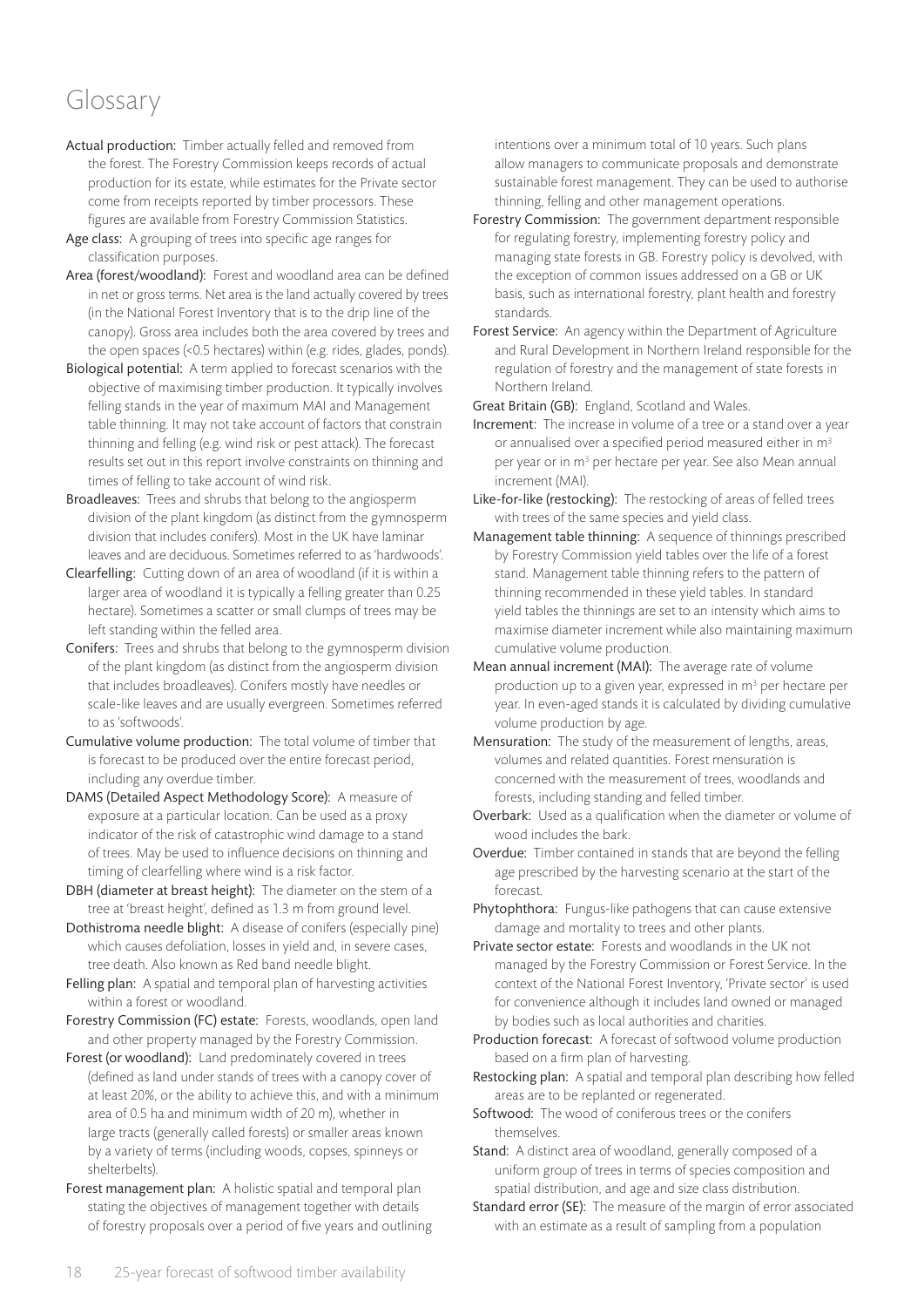with statistical variability. Larger standard errors indicate less precision in the estimate. Standard errors in this report are quoted in relative terms (i.e. as percentages of the value of the estimate).

- Standing volume: the live stemwood and useable branchwood of trees (up to 7 cm top diameter). It excludes roots, below ground stump material, small branches, foliage and deadwood. For Private sector woodland only, it also excludes standing volume in trees in woodlands of less than 0.5 hectares. Usually expressed as m<sup>3</sup> overbark standing (m<sup>3</sup> obs).
- Stemwood: The woody material forming the above ground main growing shoot(s) of a tree or stand of trees. The stem includes all woody volume above ground with a diameter greater than 7 cm overbark. Stemwood includes wood in major branches where there is at least 3 m of 'straight' length to 7 cm top diameter.
- Sustainable forest management: The stewardship and use of forests and forest lands in a way, and at a rate, that maintains their biodiversity, productivity, regeneration capacity and vitality and their potential to fulfil, now and in the future, relevant ecological, economic and social functions at local, national and global levels, and that does not cause damage to other ecosystems.
- Terminal height: The top height of a stand at which wind damage is expected to reach a level necessitating clearfelling.
- Thinning: The periodic harvesting of trees in a woodland, involving the removal of some trees for commercial use and the retention of others for future production or long-term retention.
- Thinning plan: A spatial and temporal plan of harvesting activities within a forest or woodland.
- Top diameter: The diameter of the smaller (top) end of a length of stemwood, branchwood or log, often used to define different categories of wood products (e.g. sawlogs, roundwood, pulp) and merchantable timber.
- Top height: The mean total height of the 100 largest dbh trees per hectare.
- UK (United Kingdom): Great Britain and Northern Ireland.
- Windthrow: Uprooting of trees by the wind. Windthrow can be endemic – i.e. that caused by frequently recurring peak winds – or catastrophic – an infrequent occurrence associated with exceptionally strong winds where large areas/numbers of trees are blown down.

#### Woodland: *see* Forest

Yield class (YC): An index used in the UK of the potential productivity of even-aged stands of trees based on maximum MAI. It reflects the potential productivity of the site for the tree species growing on it.